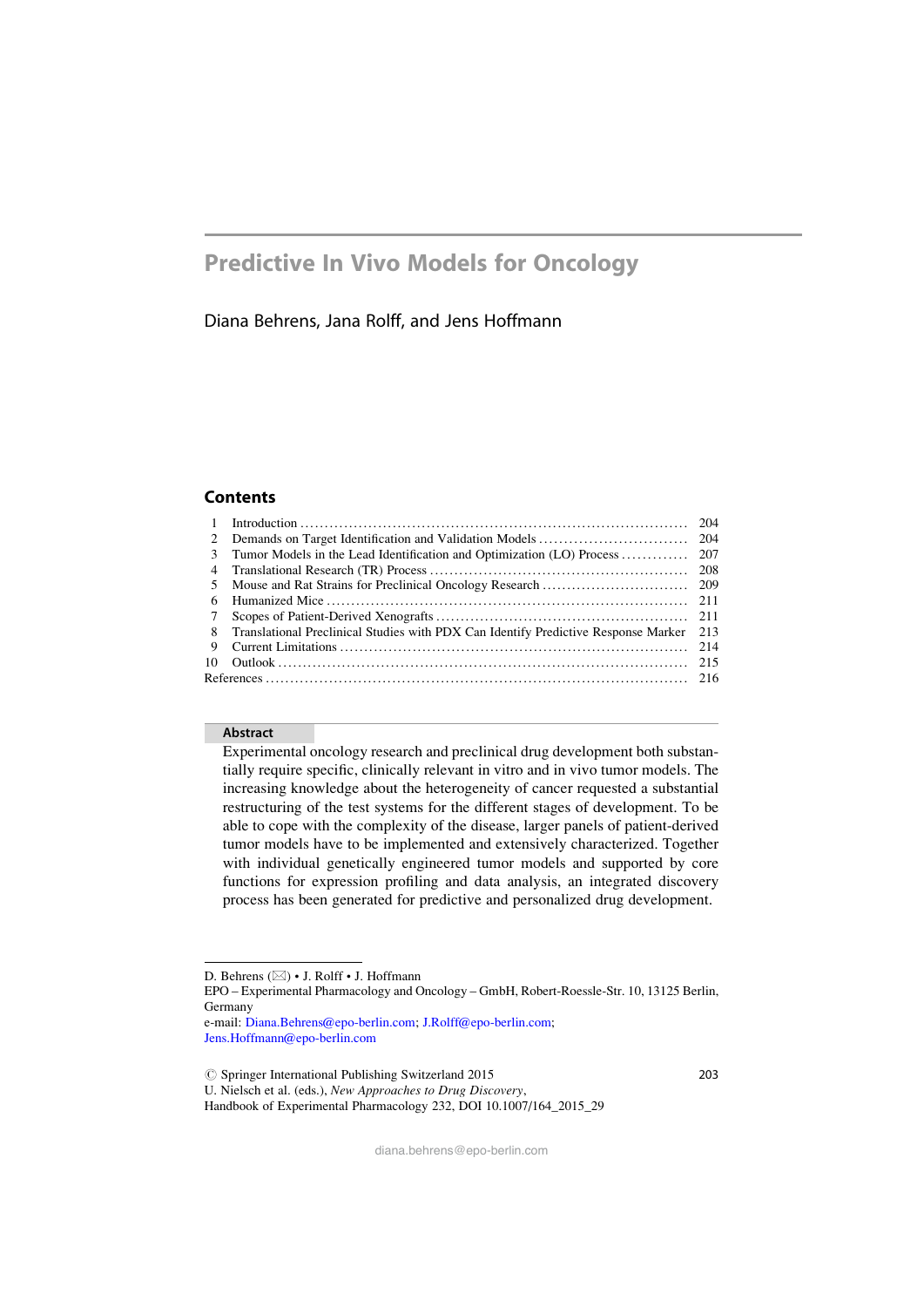Improved "humanized" mouse models should help to overcome current limitations given by xenogeneic barrier between humans and mice. Establishment of a functional human immune system and a corresponding human microenvironment in laboratory animals will strongly support further research.

Drug discovery, systems biology, and translational research are moving closer together to address all the new hallmarks of cancer, increase the success rate of drug development, and increase the predictive value of preclinical models.

#### Keywords

Mouse models - Patient-derived xenograft (PDX) - Preclinical oncology - Translational research

## 1 Introduction

Tumor biology research and preclinical drug discovery both depend heavily on specific in vivo disease models. Historically, basic research and drug characterization were based on a handful of preclinical tumor models from each indication. Given our current knowledge about tumor heterogeneity, we can now understand why results from studies with 2–3 lung cancer models could have been only lowly predictive for the clinical outcome and a risky development work was a burden to clinicians and patients.

Almost in parallel with the new millennium, processes have changed substantially. This has been driven by increasing costs for the clinical development in contrast to often disappointing improvements for the patients. Growing insight into the fundamental genetic basics of the disease through analysis of gene expression and mutations and the development of fascinating new technologies in genetic engineering and bioinformatics – key word systems biology – have provided the technical basis for this paradigm shift.

As consequence, primary pharmacology processes in preclinical cancer research have changed, and the elementary task is the establishment of the right model and access to appropriate tools for each step of the drug discovery process (as shown in Fig. 1). This also requires former single disciplines to work more and more together, forming a more and more integrated process of preclinical drug discovery.

# 2 Demands on Target Identification and Validation Models

Innovative technologies in target identification and validation have also changed the request on the disease models. Have been a small number of extensively characterized tumor cell cultures and mouse models the standard for many decades, the target-driven approaches now require models reflecting better the clinical situation. Genotype-dependent stratification of patient cohorts to predict efficacy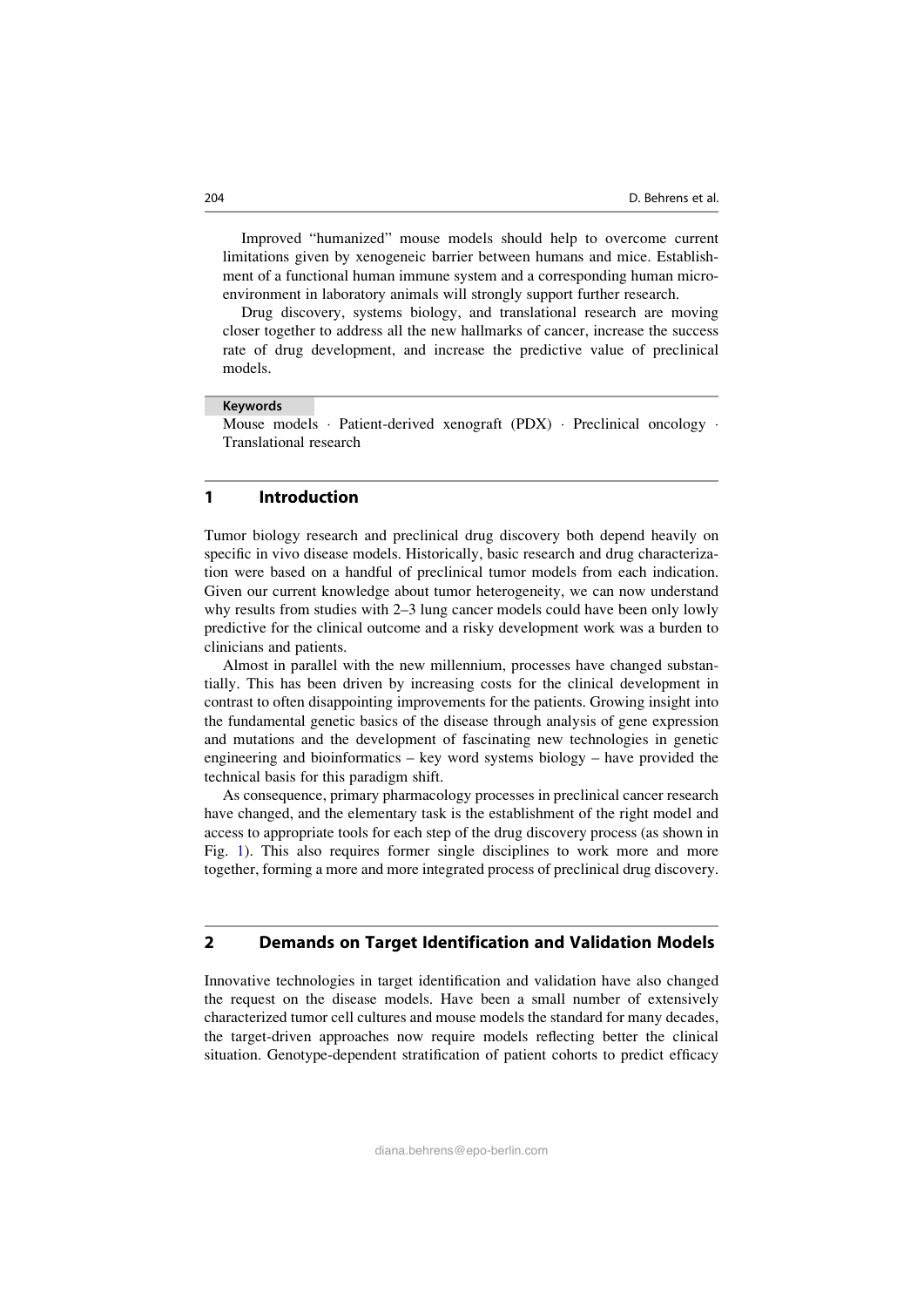

Fig. 1 Oncology drug development requires well-characterized panels of in vitro and in vivo tumor models, standardized analytical methods, as well as experimental settings to transfer benchside targets into drugs for the clinic

of specific drugs is now seen as a prerequisite for the development of moleculartargeted therapies. Slamon and colleagues were the first using a cancer cell line panel to validate overexpression of Her2 as a predictive marker in breast cancer for the efficacy of Herceptin (Slamon and Pegram 2001). The lack of such studies in large cell culture panels in other indications has hindered the development of further epidermal growth factor receptor (EGFR) targeting drugs, i.e., gefitinib, cetuximab, or panitumumab. Initially, some unstratified studies failed, and only a posteriori genotype-dependent stratification of patient cohorts allowed predicting efficacy and further development of targeted therapeutics like cetuximab or panitumumab (Lièvre et al. 2006; Amado et al. 2008).

The requirements on new models for target identification and validation (TIV) include among others:

- Availability of large panels of tumor models (in vitro and in vivo) representing the heterogeneity of the disease
- Extensive data about the characteristics of these tumor models (gene and protein expression, gene amplifications, mutations, epigenetics, miRNA expression, histology, reference drug sensitivity)
- Corresponding databases containing all these information and tools allowing bioinformatic analyses
- Tumor tissue banks (frozen and paraffin-embedded tissue, tissue microarrays)
- Technology to generate genetically engineered models (inducible knockout and knock-in models, isogenic models)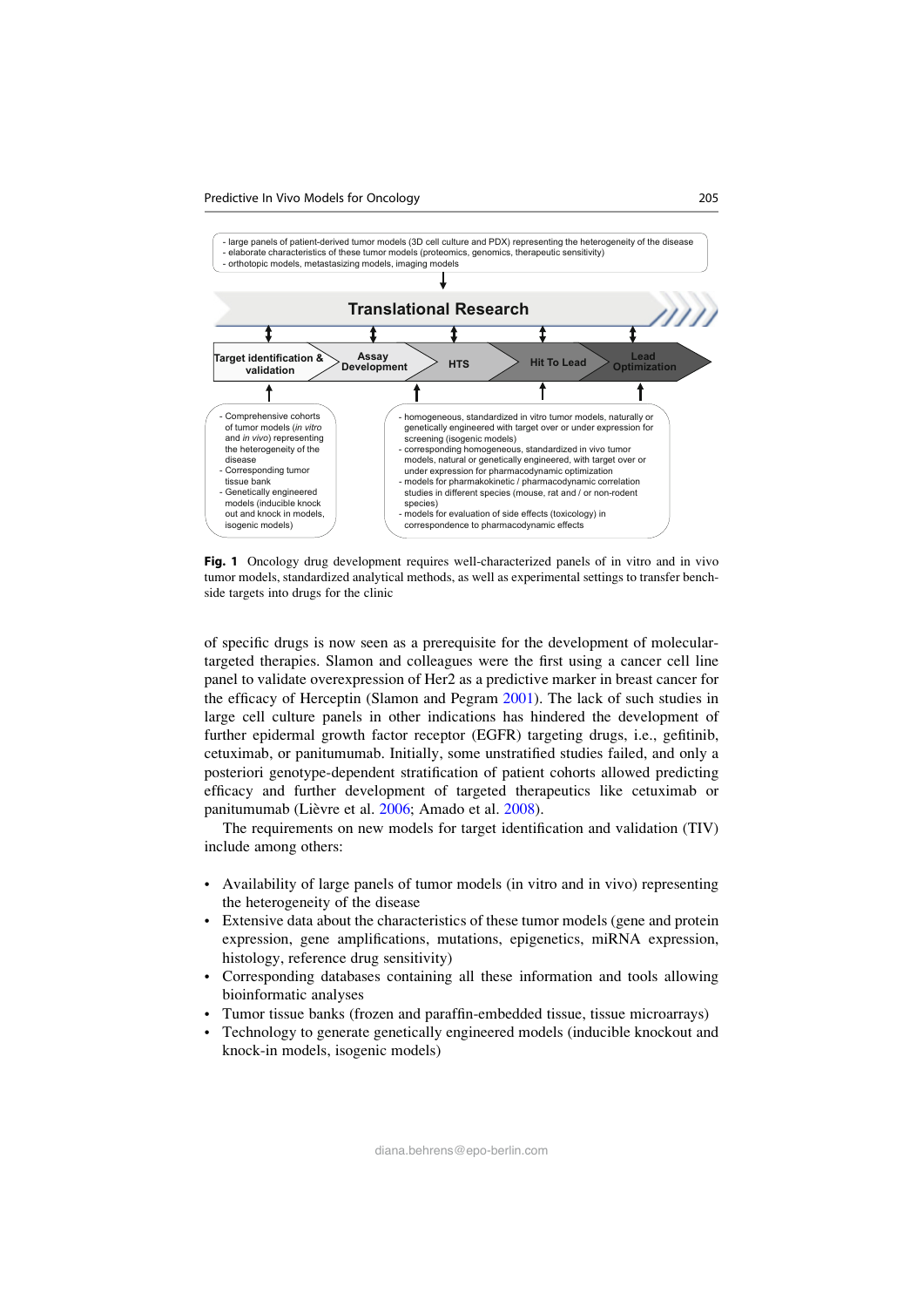

Fig. 2 Workflow of preclinical research using convenient PDX mouse models. Patient-derived material – expanded in mice – undergoes molecular biological and therapeutic screening. A waterfall plot distinguishes responder from nonresponder (Fichtner et al. 2008). RECIST criteria: PD progressive disease, SD stable disease, PR/CR partial or complete response

A key component of preclinical strategies is the so-called patient to mouse xenotransplantation model (PDX), established by transplantation of fresh patient material to immunodeficient mice (shown in Fig. 2). After a successful engraftment (growth to a tumor volume between 500 and  $1,500$  mm<sup>3</sup>) within 2–6 months, the PDX can be used for serial transplantation over several generations (P2–P10). Expanded material can be used for drug response or biomarker studies, the establishment of cell lines, and molecular/histopathological analyses and is preservable due to cryoconservation (Scott et al. 2013). Target validation using a broad cohort of clinically relevant PDX models provides more reliable information. As FDA requests drug development to be accompanied by the development of a companion diagnostic test, both require close collaboration between the preclinical experts. Disease-related PDX panels are seen as the optimal basis for the detection of predictive, prognostic, and early-response biomarkers. Possible resistance mechanisms, predictors of response, and rational targets for combinations can be identified, and further the physiological mechanism of action can be analyzed (Amendt et al. 2014).

Next to elementary target or biomarker identification and validation, PDX models will serve as an important tool for the implementation of a personalized medicine.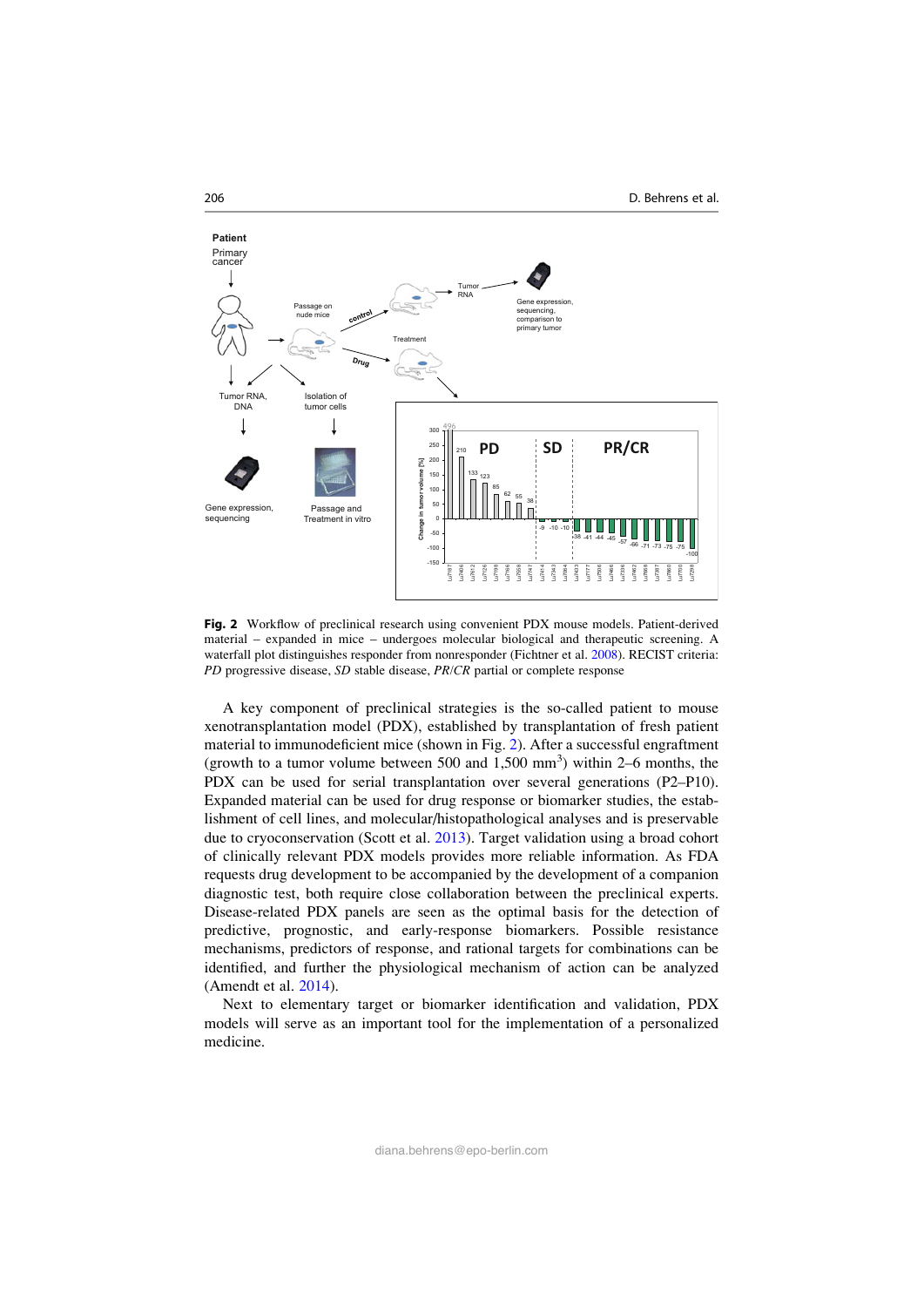# 3 Tumor Models in the Lead Identification and Optimization (LO) Process

The lead identification and optimization is more or less identical with the classical drug development process. Depending on the nature of the target, this will include in vitro assay development, followed by a screening phase of selected compound, peptide, antibody, or RNAi libraries to identify a lead structure. Once a lead structure has been identified, optimization processes are started, frequently in parallel for several leads (Fig. 3).

As the most difficult part of the targeted drug development, this part has to address the molecular mechanism of action in correlation to optimal pharmacodynamic activity (physiological mechanism of action), optimal pharmacokinetics (absorption-distribution-metabolism-excretion (ADME)), toxicity, as well as resistance development.

A large number of functions are getting involved in this integrated preclinical drug development to address:

- The extent of target inhibition in correlation to pharmacological effects (i.e., inhibition of tumor growth, blood flow, metabolism)
- Identification of main indications (primary tumors, metastases)
- Sensitivity on combination with other drugs (drug modifier screen, i.e., highthroughput (HTS) proliferation assays or siRNA technology)
- Sensitivity to drug transporters (ABC transporters), cellular uptake, and intracellular distribution



Fig. 3 Integrated research for novel drug candidates. Medicinal chemistry and experimental biology, supported by main preclinical functions, are interactively involved in the preclinical oncology drug development processes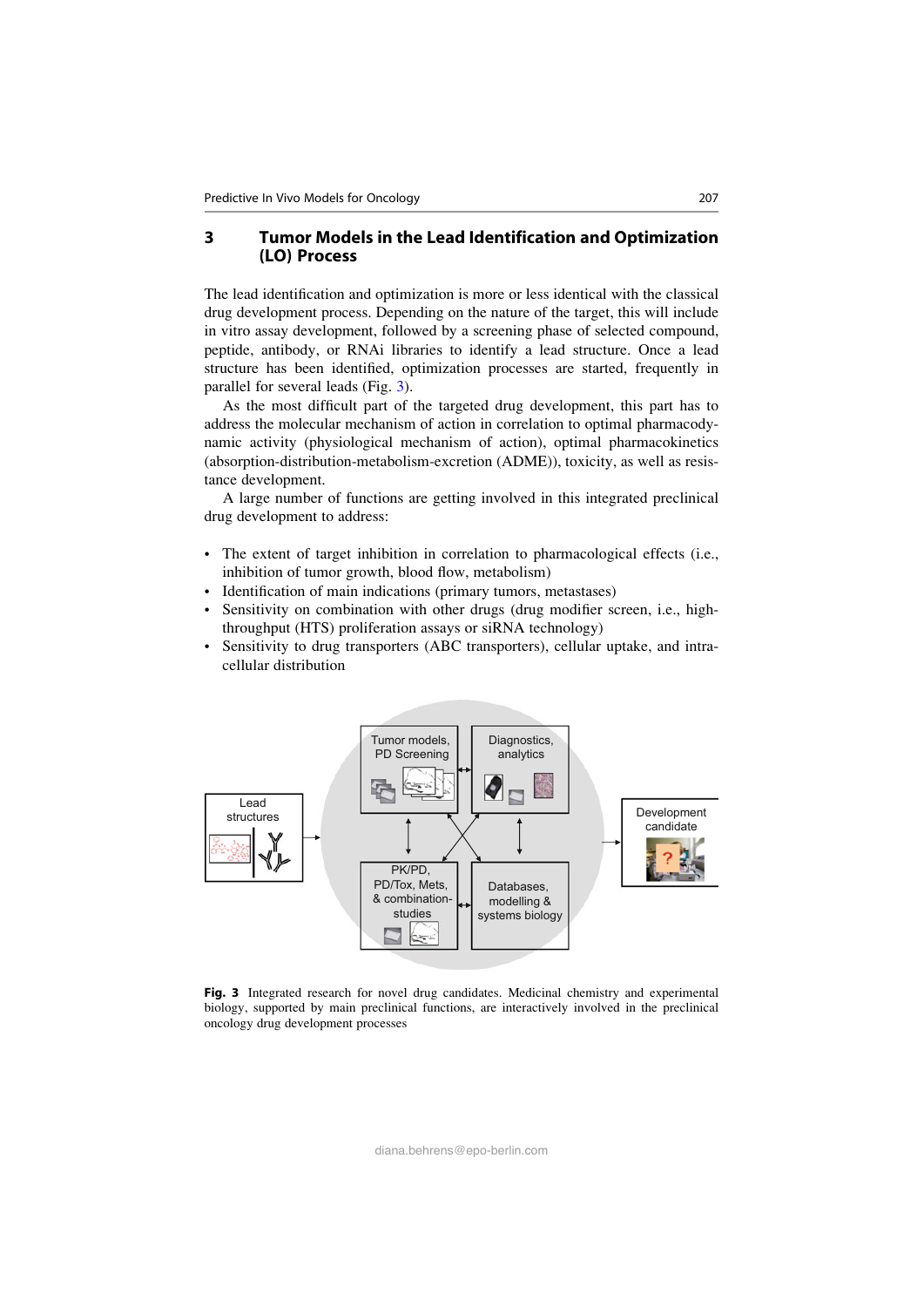- Gene regulation by the drug in sensitive and resistant models
- Mechanisms of apoptosis and effects on the immune system
- Potential adverse effects and their modulation
- PK/pharmacodynamics (PD) correlations and optimal treatment schedules
- Imaging of response

Similar to the drug development, the biomarker optimization might use or require some of the models in parallel.

In analogy to the TIV process, increased demands on the lead optimization have changed the requests on the disease models. The target-driven approaches now require models with defined levels of target expression which will be mainly generated by genetic modifications and cloning:

- Homogeneous, standardized in vitro tumor models, naturally or genetically engineered with target over- or underexpression for screening (isogenic models), models for classical drug resistance
- Homogeneous, standardized in vivo tumor models, natural or genetically engineered with target over- or underexpression for pharmacodynamic optimization (transgenic mice)
- Models for pharmacokinetic/pharmacodynamic correlation studies in different species (mouse, rat, and/or non-rodent species), models for evaluation of side effects (toxicology) in correspondence to pharmacodynamic effects

## 4 Translational Research (TR) Process

Translational research in oncology from the perspective of the drug developer should provide the simple answer: "who is the right patient for my new drug," whereas the oncologist is interested in: "which is the right drug for my patient." This means that in the later stages of cancer drug development and in the management of patients with cancer, "predictive biomarkers" are urgently needed which can be used to identify optimal target populations of patients; predict the efficacy of the drug and patient's response, resistance, and toxicity; and rapidly distinguish between nonresponders and patients who respond to therapeutic intervention (Kelloff and Sigman 2012). The major challenge for translational cancer research is the development of patient-specific models conserving the histology and genome of the donor tumors and providing the basis for experimental target validation, individual drug testing, and response prediction. Several cancer system biology consortia are currently developing new patient-derived xenograft (PDX) models. The PDX cultures maintained complex tissue architectures, intra-tumor heterogeneity, driver mutations, and marker expression. Screening of 57 PDX models with 12 compounds revealed pathway-specific drug responses (Rivera et al. 2014). These newly developed PDX models are providing efficient tools for personalized drug development under the given time constraints of clinical settings.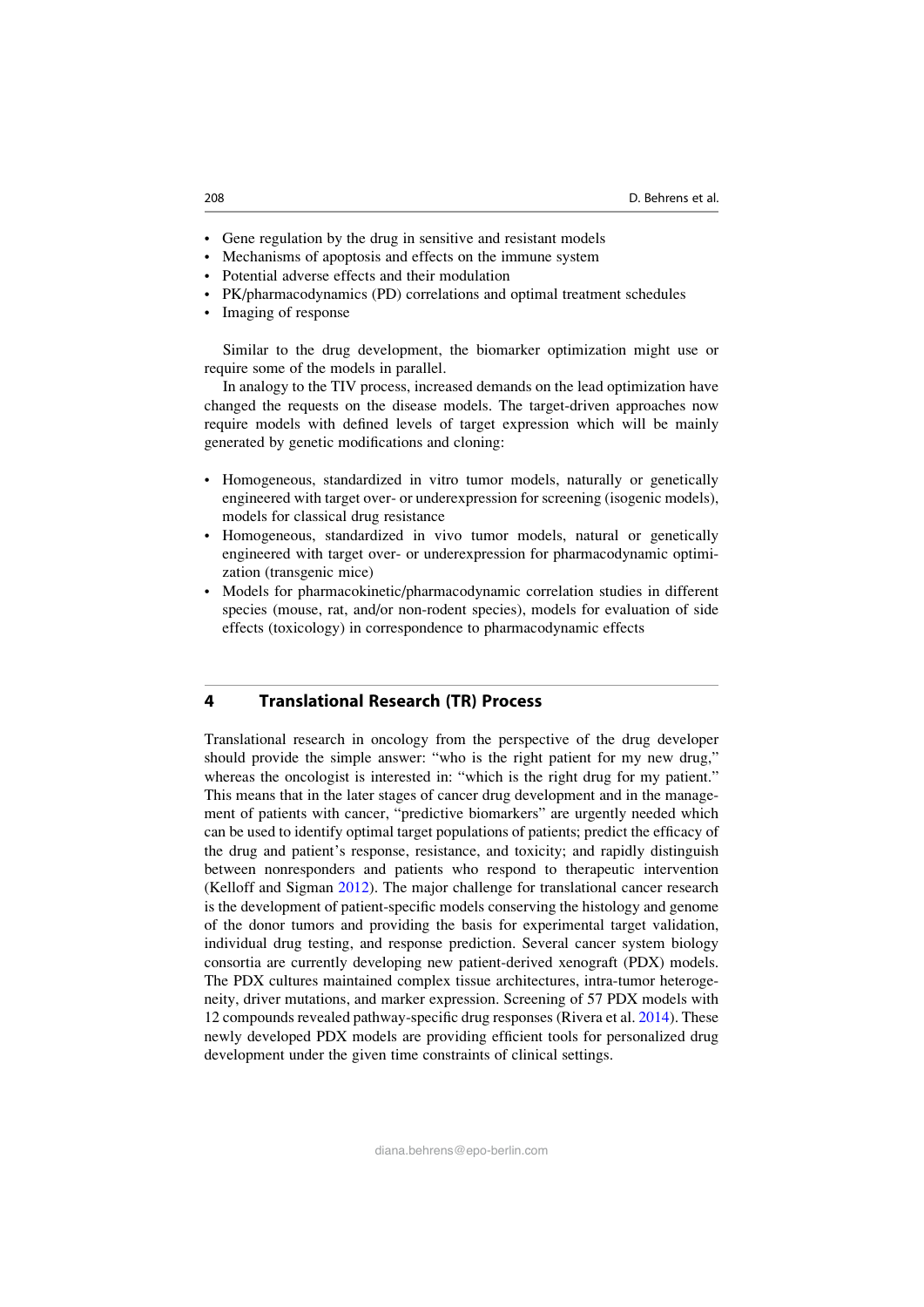The US Food and Drug Administration (FDA)'s Center for Drug Evaluation and Research (CDER) has provided a guidance document on the qualification process for biomarker (titled "Draft Guidance for Industry: Qualification Process for Drug Development Tools"). Requirements set in this document make clear that the qualification process for a biomarker has many parallels to drug discovery and development, starting with biomarker identification and validation, followed by assay development and optimization, and finally followed by validation in clinical trials. In the preclinical oncology research departments from most pharmaceutical and biotech companies, the translational research has now become an integrative part of the development.

TR needs:

- Large panels of patient-derived tumor models (in vitro and in vivo) representing the heterogeneity of the disease
- Extensive data on the characteristics of these tumor models (gene and protein expression, gene amplifications, mutations, epigenetics, miRNA expression, histology, reference drug sensitivity, and corresponding databases containing all this information and tools allowing bioinformatic analyses)
- Orthotopic models, metastasizing models, and imaging models

This type of research is now frequently performed in academia-industry partnership.

#### 5 Mouse and Rat Strains for Preclinical Oncology Research

Cancer research at bench side has been conducted by the use of animal models for decades. The transplantation of rodent tumor cells into laboratory mice or rats (syngeneic models) has been a widely spread approach for sensitivity testing, biomarker identification, and pharmacokinetic or metastasis studies from the early twentieth century till now. Some of the rodent tumors have been induced by exposure to carcinogens, which led to the development of several specific carcinogen-induced tumor models, i.e., the nitroso-methyl urea (NMU) rat breast cancer model (Shull 2007). For these models, a panel of mice or rat inbred strains have been developed (Table 1).

The observation that athymic nude mice have an impaired immune system, lacking functional T-cells, led to the development of xenotransplantation models. These models allowed for the first time the in vivo growth and passage of human tumors in a laboratory animal (Morton and Houghton 2007). The success of the nude mouse models has intensified the search for further immunodeficient mutations. The discovery of the SCID mutation in mice and crossbreeding with mice bearing the NOD or BEIGE mutation led to the development of further immunodeficient mice with T- and B-cell defects. These mice develop a severe immune deficiency and improved the xenotransplantations. These mice require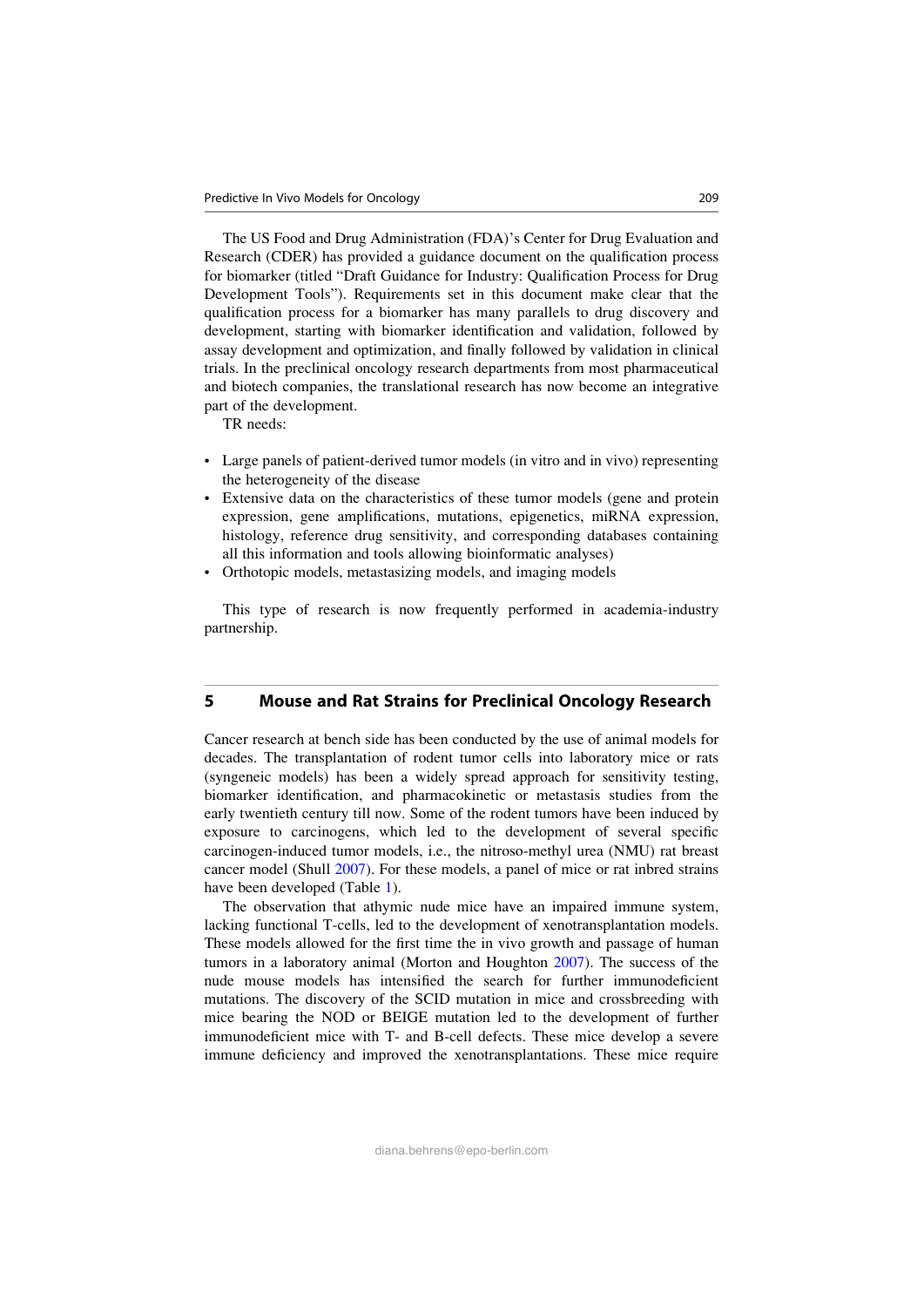| Mouse strain    | Origin        | <b>Features</b>                                 |
|-----------------|---------------|-------------------------------------------------|
| A               | Strong, 1921  | Breeding of Kalt-Spring-Harbor and BAGG albinos |
| <b>BALB</b>     | Bagg, 1906    | <b>BAGG</b> albino                              |
| C <sub>3H</sub> | Strong, 1920  | Breeding of BAGG albino with DBA                |
| C57BL           | Little, 1921  | Breeding of female 57 with male of Miß Lathrop  |
| <b>CFW</b>      | Webster, 1926 | "Swiss" breeding of Rockefeller Institute       |
| <b>DBA</b>      | Little, 1909  | Diluted brown; strains: DBA/1, DBA/2            |
| <b>SWR</b>      | Lynch, 1926   | Swiss mouse                                     |

Table 1 Commonly used inbred mouse strains (Carter et al. 1952)

Table 2 Immune deficient mouse strains (Zhou et al. 2014)

| Mouse strain | Features                                                                                                          |
|--------------|-------------------------------------------------------------------------------------------------------------------|
| Nude         | $T$ -cell <sup>-</sup> B-cell <sup>+</sup> NK <sup>+</sup>                                                        |
| <b>SCID</b>  | $T$ -cell <sup>-</sup> B-cell <sup>-</sup> NK <sup>+</sup>                                                        |
| NOD/SCID     | $T$ -cell <sup>-</sup> B-cell <sup>-</sup> NK <sup>(+)</sup> , short lifespan                                     |
| <b>NSB</b>   | T-cell <sup>-</sup> B-cell <sup>-</sup> NK <sup><math>(-/+)</math></sup> , short lifespan                         |
| <b>NSG</b>   | $T\text{-cell}^{-}$ B-cell <sup>-</sup> NK <sup><math>(-)</math></sup> , long lifespan, no human MHC or cytokines |
| NOG          | T-cell <sup>-</sup> B-cell <sup>-</sup> NK <sup><math>(-)</math></sup> , long lifespan, no human MHC or cytokines |
| RB           | $T\text{-cell}^{-}$ B-cell <sup>-</sup> NK <sup>(-)</sup> , long lifespan, no human MHC or cytokines              |

SCID severe combined immunodeficiency, NOD nonobese diabetic, NK natural killer cells,<br>MHC major histocompatibility complex, RB H-2<sup>d</sup> RAG2<sup>-/-</sup> IL-2rgc<sup>-/-</sup>, NOG NOD-SCID-<br>II 2rg<sup>-/- (tm1Sug)</sup> NSR NOD-SCID-B2m<sup>-/-</sup> NSG N  $IL2rg^{-/-}$ <sup>(tm1Sug)</sup>, NSB NOD-SCID-B2m<sup>-/-</sup>, NSG NOD-SCID-IL2rg<sup>-/-(tm1Unc-J)</sup>

special standards for breeding and housing which cannot be discussed in this review (Bosma and Carroll 1991).

Actually, the need for more humanized mouse models led to the development of novel genetically modified mice optimized for xenogeneic investigations (summarized in Table 2) (Zhou et al. 2014).

Besides the humanization of mice, another proceeding has been the genetic intervention (knockdown or overexpression of certain genes) to generate transgenic rodents developing spontaneous tumors (Smith and Muller 2013) or using Sleeping Beauty (SB) transposon technology for insertional mutagenesis screening (Tschida et al. 2014). Genetically engineered mice (GEM) are substantial tools for drug development and preclinical "investigations" (Rappaport and Johnson 2014; Lee 2014). Despite the importance of such models for basic oncology research, we will focus on the prospects of patient-derived xenografts (PDX) and how the combination of patient tumor material and humanized mouse strains reaches almost completely the clinical situation.

Even if mice are the more customary laboratory animals, there are several studies using transgenic or transplanted rat models for drug sensitivity testing, biodistribution, or pharmacodynamic experiments providing comparably significant and excellent conclusions in cancer research issues (Lee et al. 2014; Tran et al. 2014; Cao et al. 2014; Zhang et al. 2013; McCullough et al. 2013). Although the genome of rats is identified and manipulable, they have the practical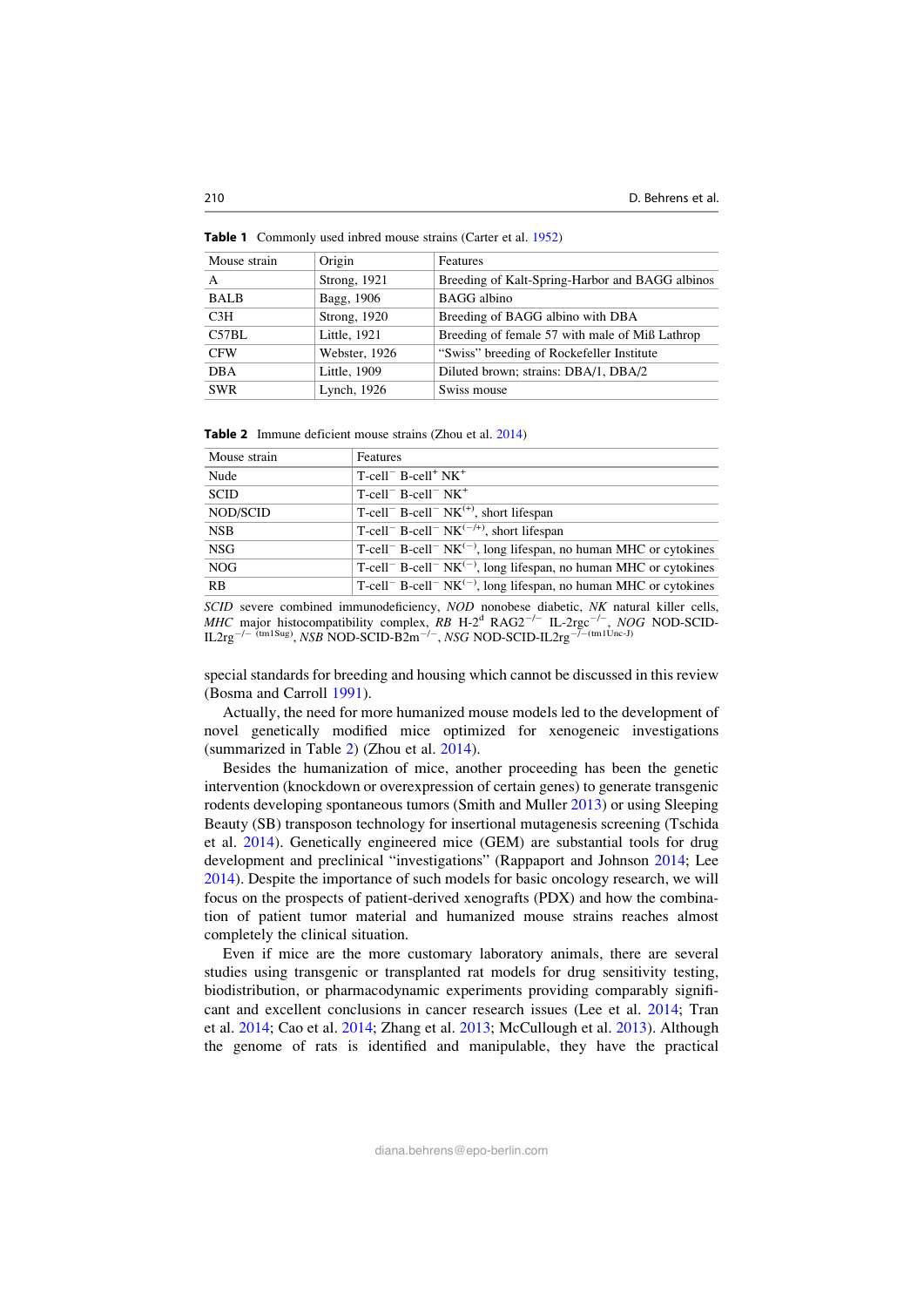disadvantage regarding cost and time economy due to their larger size and generation time when compared to mice. For some specific approaches (e.g., physiological/anatomic and hormone-related questions, experimental handling, need of organ material, and PK studies), the laboratory rat might be the better option.

# 6 Humanized Mice

A current challenge is to overcome the limitations of "classical" mouse xenograft models: the lack of a functional immune background as well as the replacement of the human neoplastic microenvironment by mouse stromal components. Tumorstroma interactions and blockade of the immune response are well-known factors promoting the tumor growth (Goubran et al. 2014; Wang et al. 2014). The development of appropriate models for the preclinical evaluation of approaches targeting these mechanisms is the focus of tumor model developers. Especially cancer immunologists are limited in their research to immune competent mice with syngeneic tumor models. Given differences in the homology between human and murine proteins or pathways are making the development difficult and less predictive.

Recent approaches have been based on the cotransplantation of human cancer cells as well as human immune or stromal cells into an immunodeficient mouse. As an example, hematopoietic stem cells, engineered NK and T-cells, or mononuclear cells from the peripheral blood have been successfully engrafted on tumor-bearing NOD/SCID mice and used for the evaluation of T-cell-activating therapies (Zhou et al. 2014; Brischwein et al. 2006; Schlereth et al. 2005; Dreier et al. 2003; Fu et al. 2014; Wege et al. 2014; Thibaudeau et al. 2014; Rongvaux et al. 2014; Alcantar-Orozco et al. 2013). Several groups are working on the generation of humanized mouse models for oncological purposes. Fu et al. (2014) established a humanized ovarian tumor stroma due to the transplantation of normal ovarian tissues. The development of a human immune system after implantation of hematopoietic stem cells for a breast cancer xenograft model was described by Wege et al.  $(2014)$ . The injection of CD34<sup>+</sup> cells into specific genetically modified mice results in the production of functional human monocytes, macrophages, and NK cells (Rongvaux et al. 2014).

In summary, xenotransplantation of patient tumors on "increasingly humanized mice" will strongly support predictive preclinical oncology research and moreover provide a fundamental basis for "personalized medicine."

# 7 Scopes of Patient-Derived Xenografts

Classical cell cultures lack the cellular interactions and structural properties of their donor tissues divesting spatial in vivo-like organization and intra-tumor heterogeneity. This frequently results in different gene expression profiles and drug response readouts (Cree et al. 2010). To better mimic the tumor's composition, in vivo PDX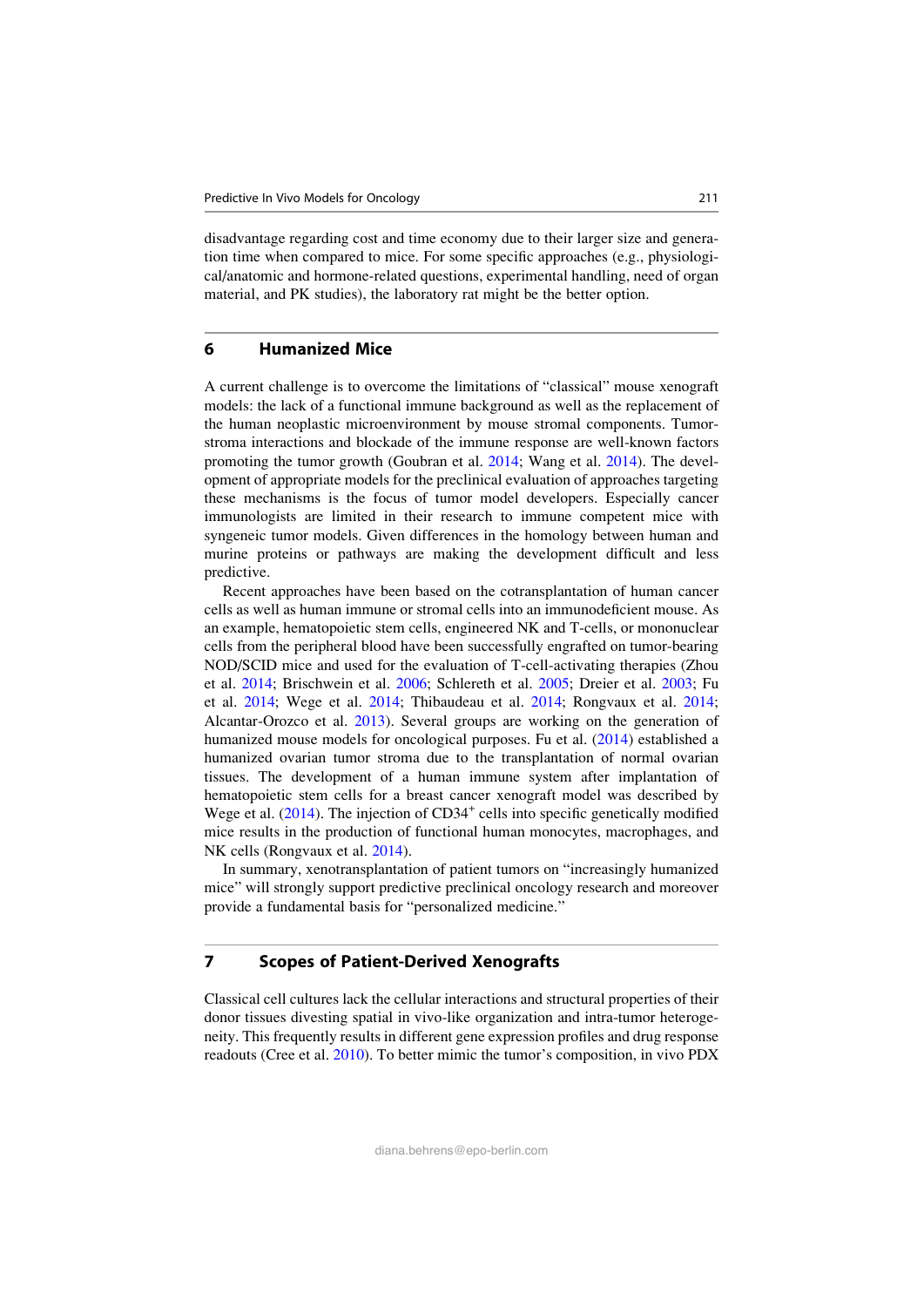models for various solid tumor entities have been established and studied with increasing intensity. Unsurprisingly, gene expression and proteome profiles of PDX differ considerably from their respective cell culture counterparts, as PDX rather resembles the genome of the donor tumor (Garralda et al. 2014; Monsma et al. 2012), as shown for ovarian- and colorectal cancer samples. This similarity allows an improved prediction of drug response in efficacy studies. The increase in predictive power prompted us to exploit PDX for accelerating early phase drug discovery. In the past years, preclinical studies using large panels of patient-derived xenograft (PDX) models grown in immunodeficient mice have demonstrated their predictive value for drug and biomarker development (Malaney et al. 2014). Although these PDX models are highly recognized as preclinical research tools, they require substantial resources.

Are preclinical models able to predict the results of clinical trials? Novel strategies to generate more predictive preclinical data for optimization of the clinical development are urgently needed. Appropriate animal models with close similarity to human biology can assure a higher predictability of preclinical studies.

In addition to the general question in which patient population of the drug should be tested (topic of the companion diagnostics development), three further questions have to be addressed by preclinical studies. Is the drug active in metastatic disease, in relapsed tumors, and in the frequency and mechanisms of treatment resistance (Decaudin 2011; Siolas and Hannon 2013)?

Although s.c. xenotransplanted tumors on mice have either a low metastatic potential or not sufficient time to metastasize as the fast growth of the primary tumor requires termination, several approaches have been developed to study metastasis. Most close the clinical metastasis process is modeled by orthotopic tumor transplantation, followed by either lymphogenic or hematogenic metastasis to the lymph nodes, lungs, liver, or peritoneum. Examples have been published for breast cancer (Wenzel et al. 2010), prostate cancer (Park et al. 2010), and lung cancer (Hoffmann et al. 2014). Evaluation of metastasis can be done either by counting visible organ metastases, evaluation of micrometastases by immunohistochemistry, or by human-specific PCR allowing detection of dormant tumor cells (Becker et al. 2002). This procedure is sometimes restricted by the fast growth of the primary tumor. The surgical removal of the primary tumor can permit a longer observation for tumor metastasis.

Given the mentioned limits to model the "natural" metastasis, several surrogate models have been developed. These approaches are using the intravenous, intracardial, or intraperitoneal injection of tumor cells to induce dissemination. This technology has been used successfully to model bone metastasis of breast cancer (Strube et al. 2009). As none of the known tumor models metastasize to the brain, we have developed a surrogate model by implanting either breast or lung tumor cells in the brain, simulating brain metastases (Hoffmann et al. 2009) and allowing the evaluation of drug activity.

Although many tumors initially respond well to the treatment, growth relapse is seen in the majority of patients. Preclinical information, whether a tumor would respond to re-treatment after initial response, is of utmost interest for the clinicians.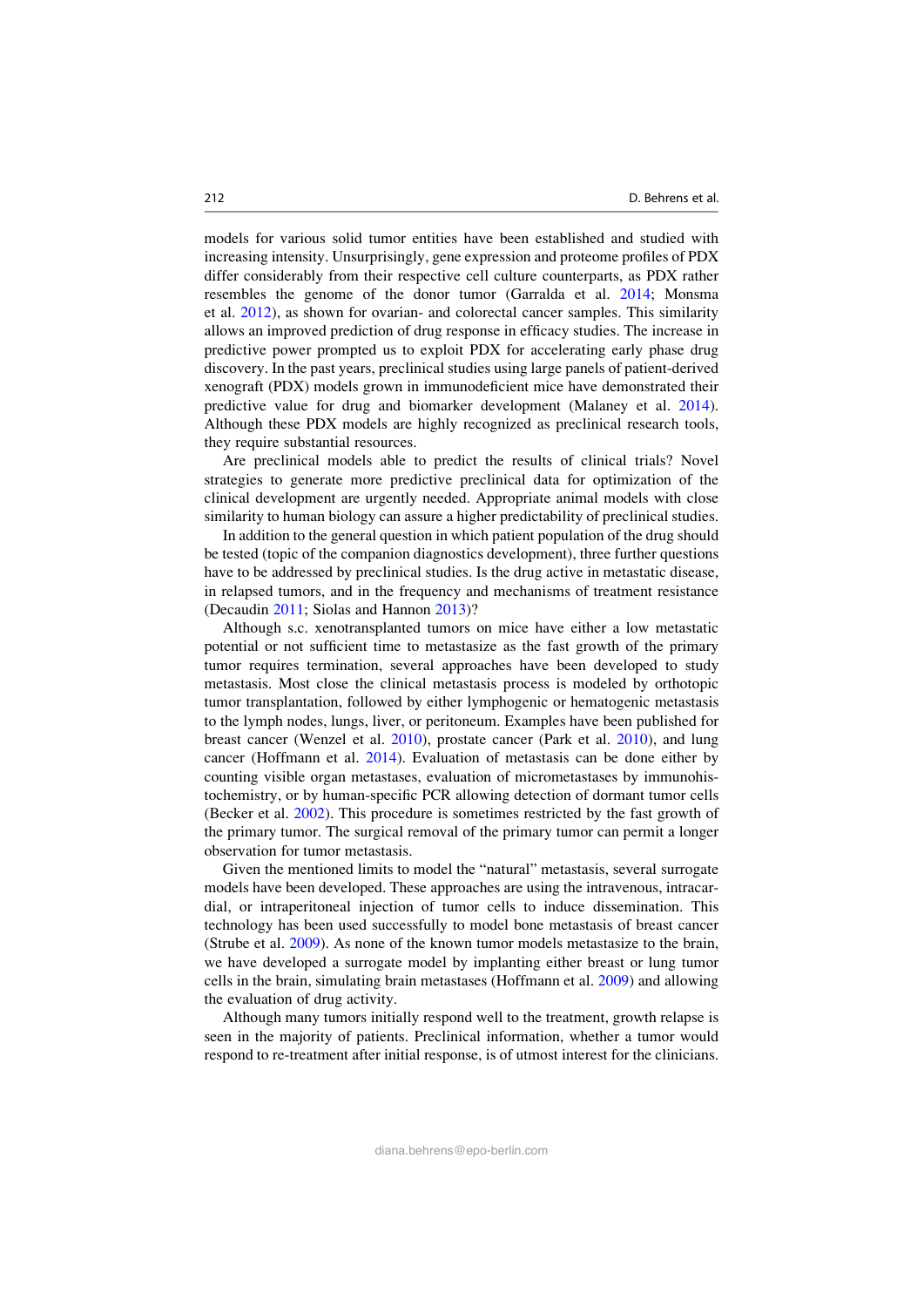Using colon cancer PDX models, it has been recently demonstrated that this can also be simulated in this model system. While initial treatment resulted in tumor regression, a regrowth was observed shortly after treatment suspension. Further treatment cycles were able to re-induce tumor regression by a combination treatment, whereas the single treatments failed to demonstrate activity in recurrent tumors (Schmieder et al. 2014).

These methods can also be used to address the questions regarding resistance mechanisms. Development of second-line resistance to anticancer therapies can be induced due to sustained treatment over several generations of a xenografted tumor. The developed resistant tumors can be used to analyze mechanisms of resistance. Models for antiestrogen-resistant breast cancer have been developed, and by comparing gene expression of the parental and the resistant tumors, Her-2 upregulation has been identified as resistance mechanism (Sommer et al. 2003).

Human tumors accumulate genetic and molecular abnormalities, leading to broad heterogeneity. Large panels of molecular-defined and characterized PDX models reflecting tumor heterogeneity have increased impact for predicting the response to new therapeutic agents in the clinic. The reproducibility, renewability, and availability of tumor material are undisputed advantages.

## 8 Translational Preclinical Studies with PDX Can Identify Predictive Response Marker

Interesting data have been generated in a study using a large set of patient-derived NSCLC xenograft models (Fichtner et al. 2008). In this panel of NSCLC models, heterogeneous response to Sagopilone treatment was determined in an integrative preclinical phase II study (Hammer et al. 2010). Genome-wide gene expression analysis and mutation analysis of selected genes were used to identify potential markers of response and refractoriness and to explore the mechanism of Sagopilone's antitumor activity in vivo. Overexpression of marker genes (e.g., CA9, CA12, EPHA4, ITGA6) together with TP53 gene expression and mutation has been identified as potential predictive marker for response to Sagopilone (Hammer et al. 2010).

A large panel of colorectal cancer PDX models was developed and tested for drug sensitivity in parallel with a streamlined genetic characterization utilizing panel sequencing and gene expression. The study was used to evaluate to what extend PDX model-based technologies can support translational cancer research processes and even replace clinical experiments (Pechanska et al. 2013; Henderson et al. 2014). In this study it has been confirmed that kRas mutations are a strong predictor for resistance to cetuximab (with 86% specificity), and in addition mutations in bRaf and PI3K have been identified as additional predictive biomarker for drug response (Pechanska et al. 2013).

PDX of pancreatic cancer has been also used as a model for translational medicine (Behrens et al. 2014). For pancreatic cancer, similarity between the activity of gemcitabine in PDX models and respective clinical trial data is notable (Garrido-Laguna et al. 2011). Further, PDX can be utilized as a potential screening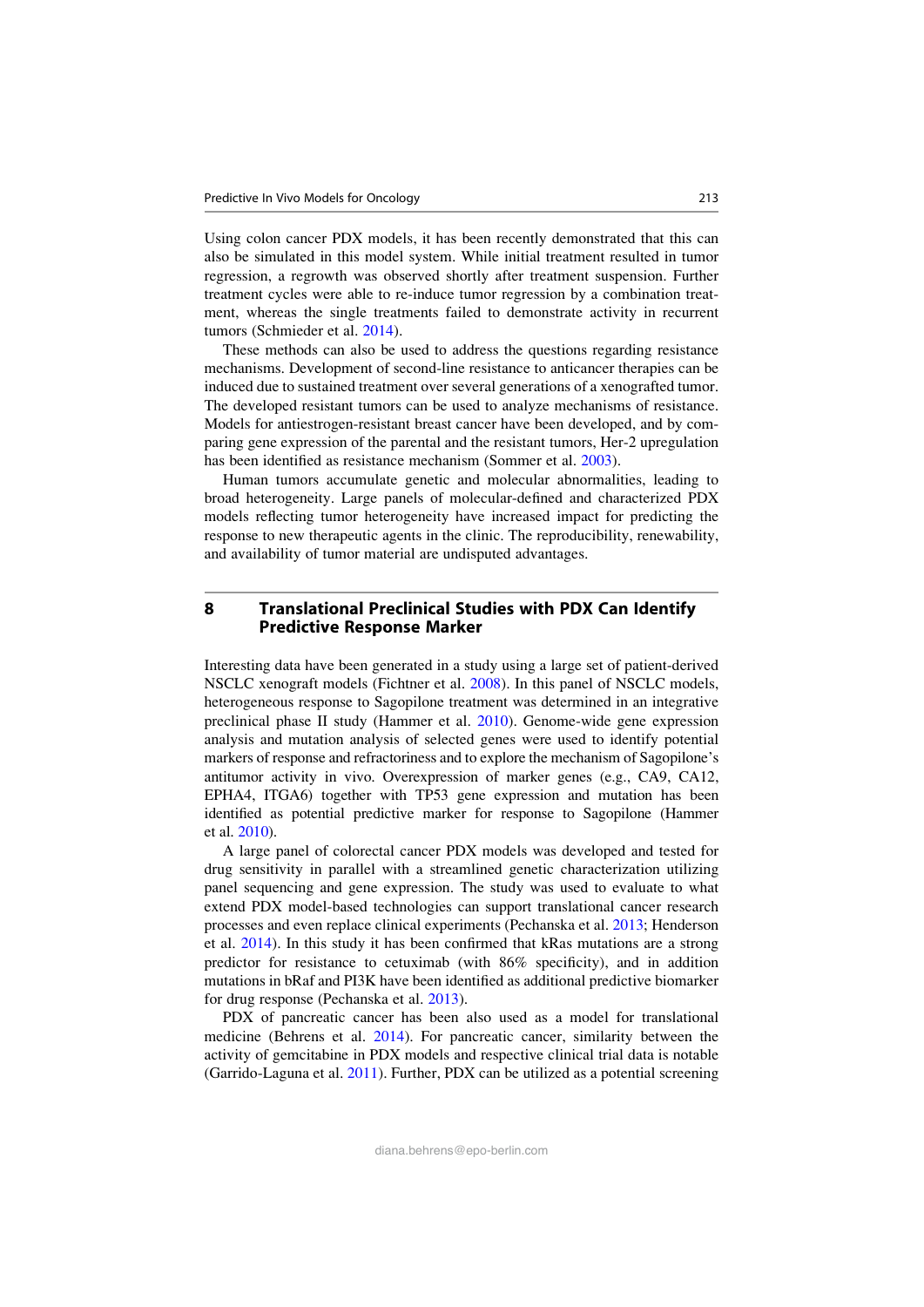platform for clinical trials as it could be shown in a prospective study that the combination of *nab*-paclitaxel and gemcitabine is effective in pancreatic PDX. This outcome is correlated with the clinical efficacy of the combination. Indeed, in a randomized phase III study, this regime has shown to provide a survival benefit for patients with advanced pancreatic cancer, and it is likely to become a standard of care in this setting (Von Hoff et al. 2013).

In another PDX study with gemcitabine, the expression of gemcitabineactivating enzyme deoxycytidine kinase was identified as a predictor of drug efficacy. A subsequent analysis of this marker in clinical samples confirmed these results (Rubio-Viqueira et al. 2006; Sebastiani et al. 2006).

## 9 Current Limitations

One disadvantage of PDX is the loss of the human tumor microenvironment during engraftment of patient material. This may affect tumor progression and is discussed as one reason for the low take rate of breast and prostate xenografts (Hidalgo et al. 2014). A review of Fang and DeClerk (2013) showed clearly the impact and benefit of the tumor microenvironment as target for anticancer treatment. Several integrin inhibitors (EMD 121974, CNTO 95, MEDI-522) that impair the communication between tumor cells and extracellular matrix are under clinical investigation (Dechantsreiter et al. 1999; O'Day et al. 2011; Hersey et al. 2010). The therapeutic potential of the tumor surrounding tissue is discussed for several entities, like pancreatic (Rossi et al. 2014), breast (Nwabo Kamdje et al. 2014), and prostate cancer (Chiarugi et al. 2014). However, after xenotransplantation, the human stromal components are replaced by a murine texture within 3–9 weeks (Hylander et al. 2013). With respect to therapeutic approaches targeting the human tumor microenvironment, the classical PDX models are therefore less feasible. The stroma replacement can be decelerated by the engraftment of large, non-disrupted tissue fragments and by the use of NOD/SCID mice with knockdown of IL2Ry (Bankert et al. 2001, 2011). In addition, the cotransplantation of human fibroblasts has been evaluated to generate PDX models with a more "humanized" microenvironment (Hoffmann unpublished results).

As mentioned earlier, a human microenvironment is strongly needed for another pillar of tumor therapy – the activation of immune reactions. Xenotransplanted human tumor cells are growing well in immunodeficient mice, very similar to the patient where they have escaped the body's immune control. Whereas in the patient a functional immune system is present and can be redirected against the tumor cells, the currently used immunodeficient mouse strains are mainly lacking functional immune cells (i.e., tumor-associated macrophages, dendritic cells, cytotoxic T-cells) and secretion of inflammatory cytokines (Fang and DeClerk 2013; Duechler et al. 2014; daChuna et al. 2014; Paulsson et al. 2014). Consequently, the preclinical evaluation of immunotherapeutic strategies in PDX has certain limitations. Therefore, the less predictive syngeneic mouse models or the cotransplantation of human peripheral blood mononuclear cells has been the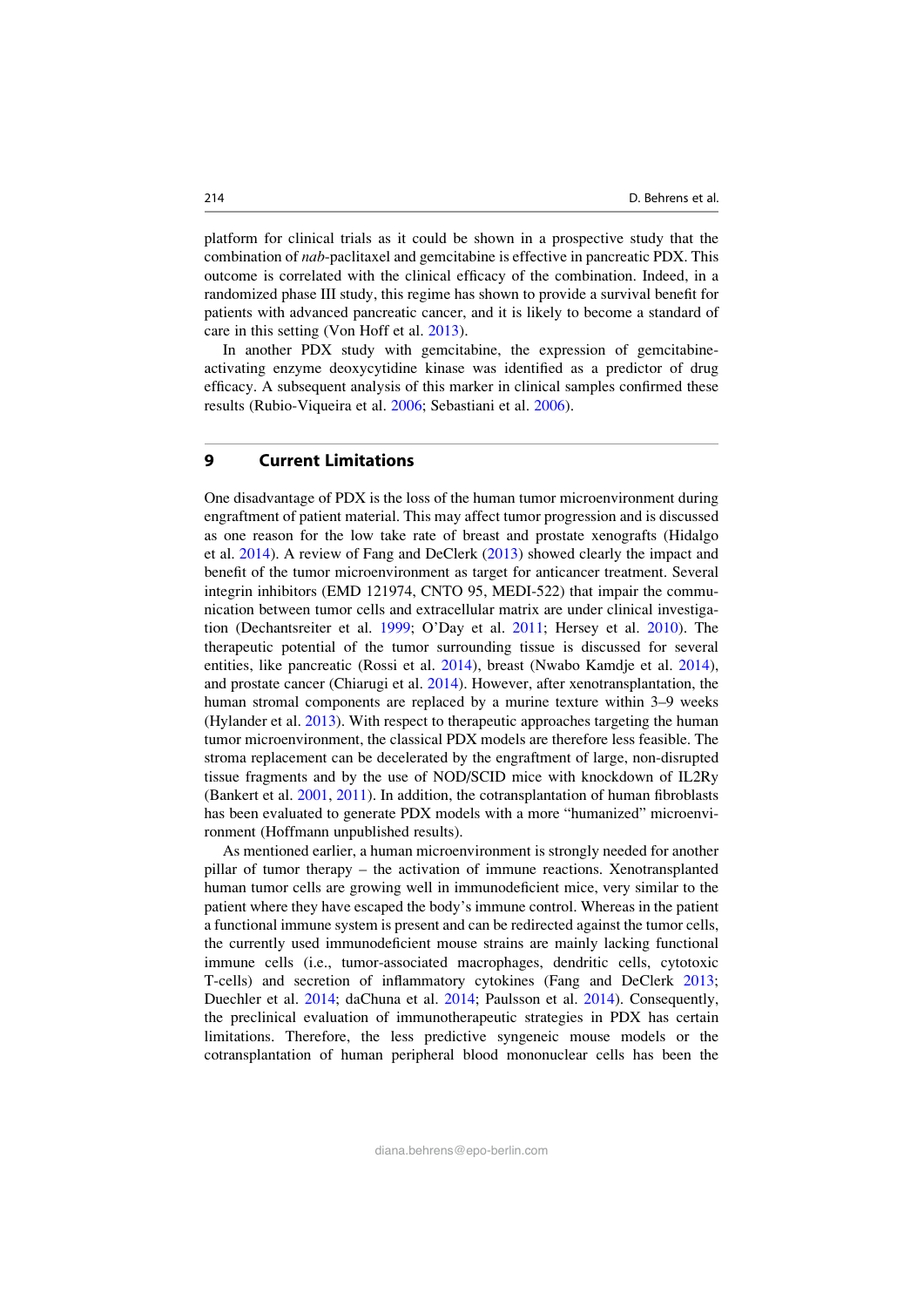standard for the evaluation of immunological therapies. In the last years, transgenic mice stimulating the differentiation of cotransplanted human hematopoietic stem cells have been developed. These mice will develop a functional human immune system, allowing the analysis of new immune therapies (Alcantar-Orozco et al. 2013; Cook et al. 2013; Futakuchi and Singh 2013; Reisfeld 2013; Stromnes et al. 2014).

The establishment and maintenance of patient-derived xenografts are time and cost intensive. Depending on the tumor type, engraftment rate of P1-generation ranges from 15% to 80% and usually takes 2–3 months. The following conservation, characterization, and validation process need further 4–6 months setting the time lines between 6 and 9 months.

These time lines are challenging for the use of the PDX for individual drug response prediction studies. Data will not be available for first-line treatments; however, it could be of valuable help for planning second-line therapies after tumors relapsed.

Working with in vivo tumor models set high demands on the qualification of the scientific personal and the laboratories (clean room, biobanking equipment, and molecular biology).

# 10 Outlook

Depending on the stage of the drug discovery program, different models are required. For primary in vitro screening, cell lines can be utilized easily from the available large panels or generated by genetic engineering. They can be selected based on the target or the question to be answered. For secondary in vitro screening, larger panels of tumor cell lines with known sensitivity or resistance to available standard drugs are used for further profiling.

Classical 2D cell cultures lack the cellular interactions and structural properties of their donor tissues divesting spatial in vivo-like organization and intra-tumor heterogeneity. This frequently results in different gene expression profiles and drug response readouts. To better mimic the tumor's composition, in vitro 3D models for various solid tumor entities have been established and currently studied with increasing intensity.

Often a differential pattern of sensitivity can be observed using in vivo models. This gap between in vitro and in vivo activity constrains that in vivo experiments are still crucial and remain an integral part to evaluate tumor response in the near future.

Although mouse xenograft models derived from established human cancer cell lines have undoubtedly enhanced the understanding of the antitumor activity of novel anticancer agents, these models have several disadvantages. Depending on the number of cell passages, xenografts can behave very differently to the primary tumor (Haddad and Yee 2008), and combined with other deficiencies in preclinical approaches (Sharpless and Depinho 2006), this can reduce the relevance of established xenograft models for predicting the probability of success of anticancer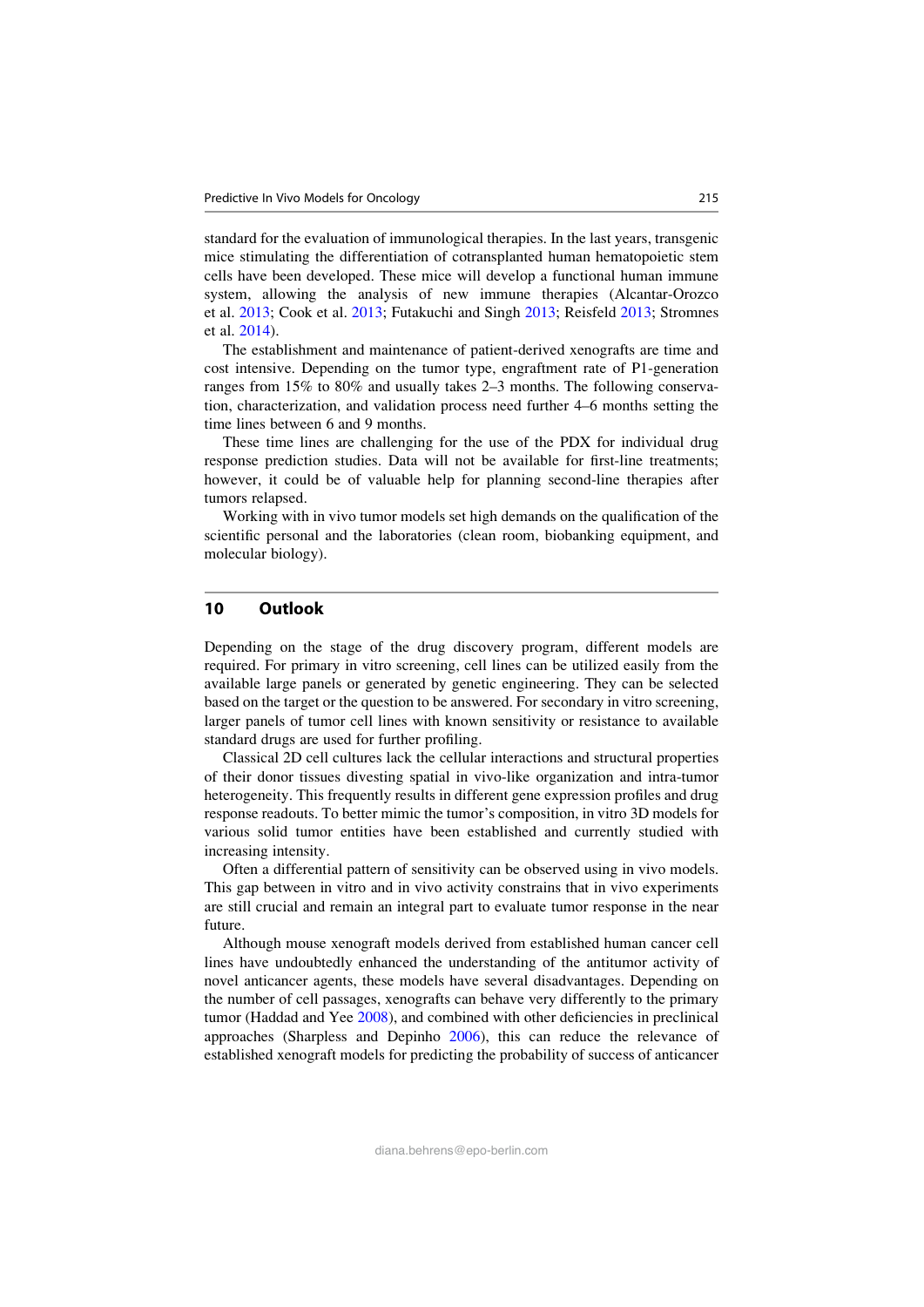drugs in clinical studies for some tumor localizations. Analysis of antitumor activity in patient-derived xenograft (PDX) models has provided a more accurate selection process for the identification of agents which have activity in clinical trials, suggesting that some of these models may provide a useful hint for activity in the clinic (Furman et al. 1999). A fundamental move for the improvement of PDX is the humanization of these models. Different approaches such as the establishment of a human stroma, the cotransplantation of human hematopoietic stem cells, or the development of humanized homing niches have been successfully realized (Fu et al. 2014; Wege et al. 2014; Thibaudeau et al. 2014). Another effective method is the generation of novel mouse strains with humanized setting dropping highly informative preclinical data (Zhou et al. 2014; Rongvaux et al. 2014).

Genome-wide analyses of gene expression using oligonucleotide microarrays have allowed the determination of molecular characteristics present in xenograft models that mirror tumor behavior and relate to disease progression and survival (Nevins et al. 2003). Furthermore, correlations between the growth of xenograft models derived directly from patient tumors and the clinical prognosis of donor patients have been reported (Angevin et al. 1999; Peterson and Houghton 2004). In the future, the use of patient-derived human tumor xenografts will therefore play a key role in the search for more efficacious cancer treatments (Perez-Soler et al. 2006; Fichtner et al. 2004, 2008; Becker et al. 2004; Garber 2009). The ability to identify and assess antitumor activity in well-characterized xenografts in correlation with particular genetic or molecular characteristics may aid the development of new therapeutic regimens.

Conclusions from what we discussed here are:

- Drug discovery, systems biology, and translational research are moving together to address all the new hallmarks of cancer and increasing the success rate of drug discovery.
- In vitro versus in vivo models or vice versa both models have limitations and advantages, however, when used critically, all generate important and reliable results.
- Panels of patient-derived xenograft (PDX) models represent an important tool for translational research.
- Predictive value of the preclinical models is increasing steadily; however, even genetically engineered "humanized" mice are still not men.

#### References

- Alcantar-Orozco EM, Gornall H, Baldan V, Hawkins RE, Gilham DE (2013) Potential limitations of the NSG humanized mouse as a model system to optimize engineered human T cell therapy for cancer. Hum Gene Ther Methods 24(5):310–320
- Amado RG, Wolf M, Peeters M, Van Cutsem E, Siena S, Freeman DJ, Juan T, Sikorski R, Suggs S, Radinsky R, Patterson SD, Chang DD (2008) Wild-type KRAS is required for panitumumab efficacy in patients with metastatic colorectal cancer. J Clin Oncol 26(10):1626–1634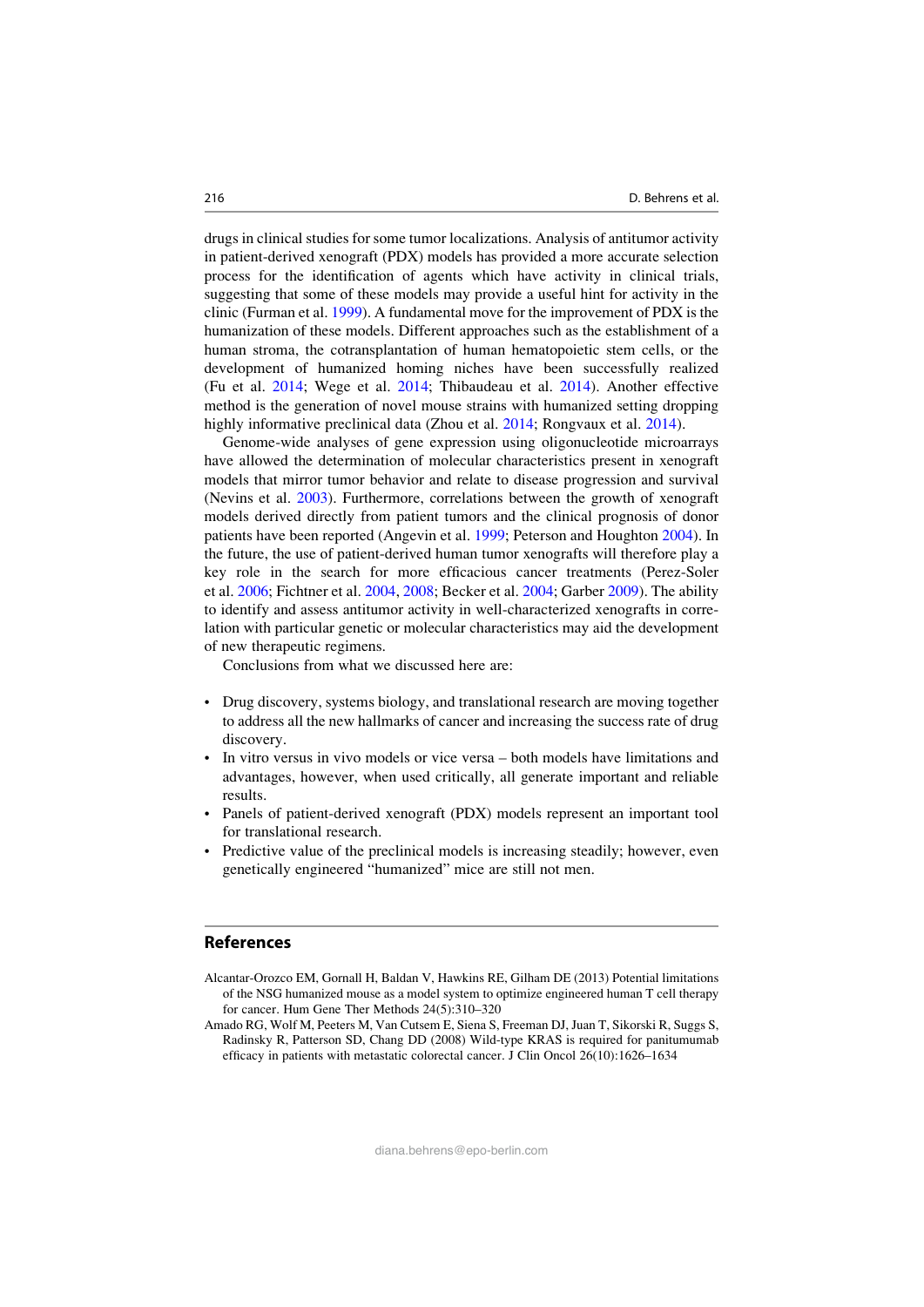- Amendt C, Staub E, Friese-Hamim M, Störkel S, Stroh C (2014) Association of EGFR expression level and cetuximab activity in patient-derived xenograft models of human non-small cell lung cancer. Clin Cancer Res 20(17):4478–4487
- Angevin E, Glukhova L, Pavon C, Chassevent A, Terrier-Lacombe MJ, Goguel AF, Bougaran J, Ardouin P, Court BH, Perrin JL, Vallancien G, Triebel F, Escudier B (1999) Human renal cell carcinoma xenografts in SCID mice: tumorigenicity correlates with a poor clinical prognosis. Lab Invest 79:879–888
- Bankert RB, Egilmez NK, Hess S (2001) Human-SCID mouse chimeric models for the evaluation of anti-cancer therapies. Trends Immunol 22:386–393
- Bankert RB, Balu-Iyer SV, Odunsi K, Shultz LD, Kelleher RJ, Barnas JL (2011) Humanized mouse models of ovarian cancer recapitulates patient solid tumor progression, ascites formation, and metastasis. PLoS One 6:e24420
- Becker M, Nitsche A, Neumann C, Aumann J, Junghahn I, Fichtner I (2002) Sensitive PCR method for the detection and real-time quantification of human cells in xenotransplantation systems. Br J Cancer 87(11):1328–1335
- Becker M, Sommer A, Krätzschmar JR, Seidel H, Pohlenz HD, Fichtner I (2004) Distinct gene expression patterns in a tamoxifen-sensitive human mammary carcinoma xenograft and its tamoxifen-resistant subline MaCa 3366/TAM. Mol Cancer Ther 4:151–168
- Behrens D, Hallas C, Anders D, Hoffmann J, Fichtner I (2014) In vivo models of pancreatic cancer for translational medicine. Eur J Cancer 50(Supplement 5):S1–S247
- Bosma MJ, Carroll AM (1991) The SCID mouse mutant: definition, characterization, and potential uses. Annu Rev Immunol 9:323–335
- Brischwein K, Schlereth B, Guller B, Steiger C, Wolf A, Lutterbuese R, Offner S, Locher M, Urbig T, Raum T, Kleindienst P, Wimberger P, Kimmig R, Fichtner I, Kufer P, Hofmeister R, da Silva AJ, Baeuerle PA (2006) MT110: a novel bispecific single-chain antibody construct with high efficacy in eradicating established tumors. Mol Immunol 43:1129–1143
- Cao S, Durrani FA, Tóth K, Rustum YM (2014) Se-methylselenocysteine offers selective protection against toxicity and potentiates the antitumour activity of anticancer drugs in preclinical animal models. Br J Cancer 110(7):1733–1743
- Carter TC, Dunn LC, Falconer DS (1952) Standardized nomenclature for inbred strains of mice: prepared by the committee on standardized nomenclature for inbred strains of mice. Cancer Res 12:602–613
- Chiarugi P, Paoli P, Cirri P (2014) Tumor microenvironment and metabolism in prostate cancer. Semin Oncol 41(2):267–280
- Cook RS, Jacobsen KM, Wofford AM, DeRyckere D, Stanford J, Prieto AL, Redente E, Sandahl M, Hunter DM, Strunk KE, Graham DK, Earp HS 3rd (2013) MerTK inhibition in tumor leukocytes decreases tumor growth and metastasis. J Clin Invest 123(8):3231–3242
- Cree IA, Glaysher S, Harvey AL (2010) Efficacy of anti-cancer agents in cell lines versus human primary tumour tissue. Curr Opin Pharmacol 10(4):375–379
- daChuna A, Michelin MA, Murta EF (2014) Pattern of response of dendritic cells in the tumor microenvironment and breast cancer. World J Clin Oncol 5(3):495–502
- Decaudin D (2011) Primary human tumor xenografted models ("tumorgrafts") for good management of patients with cancer. Anticancer Drugs 22:827–841
- Dechantsreiter MA, Planker E, Matha B, Lohof E, Holzemann G, Jonczyk A (1999) N-methylated cyclic RGD peptides as highly active and selective alpha(V)beta(3) integrin antagonists. J Med Chem 42:3033–3040
- Dreier T, Baeuerle PA, Fichtner I, Grün M, Schlereth B, Lorenczewski G, Kufer P, Lutterbüse R, Riethmüller G, Gjorstrup P, Bargou RC (2003) T cell costimulus-independent and very efficacious inhibition of tumor growth in mice bearing subcutaneous or leukemic human B cell lymphoma xenografts by a CD19-/CD3- bispecific single-chain antibody construct. J Immunol 170:4397–4402
- Duechler M, Peczek L, Szubert M, Suzin J (2014) Influence of hypoxia inducible factors on the immune microenvironment in ovarian cancer. Anticancer Res 34(6):2811–2819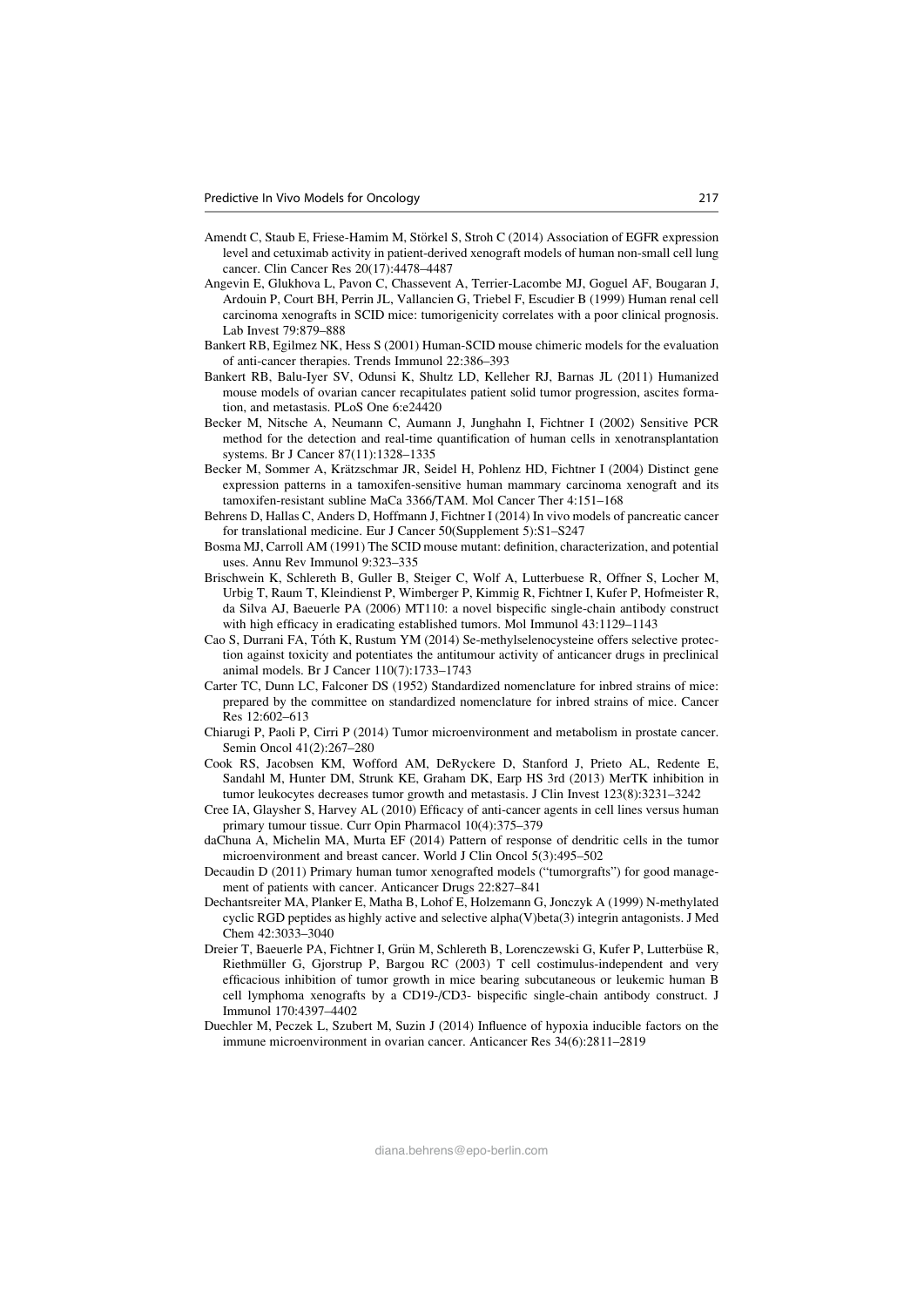- Fang H, DeClerk YA (2013) Targeting the tumor microenvironment: from understanding pathways to effective clinical trails. Cancer Res 73(16):4965–4977
- Fichtner I, Becker M, Zeisig R, Sommer A (2004) In vivo models for endocrine-dependent breast carcinomas: special considerations of clinical relevance. Eur J Cancer 40:845–851
- Fichtner I, Rolff J, Soong R, Hoffmann J, Hammer S, Sommer A, Becker M, Merk J (2008) Establishment of patient-derived non-small cell lung cancer xenografts as models for the identification of predictive biomarkers. Clin Cancer Res 14(20):6456–6468
- Fu S, Wang J, Sun W, Xu Y, Zhou X, Cheng W (2014) Preclinical humanized mouse model with ectopic ovarian tissues. Exp Ther Med 8(3):742–746
- Furman WL, Stewart CF, Poquette CA, Pratt CB, Santana VM, Zamboni WC, Bowman LC, Ma MK, Hoffer FA, Meyer WH, Pappo AS, Walter AW, Houghton PJ (1999) Direct translation of a protracted irinotecan schedule from a xenograft model to a phase I trial in children. J Clin Oncol 17:1815–1824
- Futakuchi M, Singh RK (2013) Animal model for mammary tumor growth in the bone microenvironment. Breast Cancer 20(3):195–203
- Garber K (2009) From human to mouse and back: 'tumorgraft' models surge in popularity. J Natl Cancer Inst 101:6–8
- Garralda E, Paz K, López-Casas PP, Jones S, Katz A, Kann LM, López-Rios F, Sarno F, Al-Shahrour F, Vasquez D, Bruckheimer E, Angiuoli SV, Calles A, Diaz LA, Velculescu VE, Valencia A, Sidransky D, Hidalgo M (2014) Integrated next-generation sequencing and avatar mouse models for personalized cancer treatment. Clin Cancer Res 20(9):2476–2484
- Garrido-Laguna I, Uson M, Rajeshkumar NV, Tan AC, de Oliveira E, Karikari C (2011) Tumor engraftment in nude mice and enrichment in stroma-related gene pathways predict poor survival and resistance to gemcitabine in patients with pancreatic cancer. Clin Cancer Res 17:5793–5800
- Goubran HA, Kotb RR, Stakiw J, Emara ME, Burnouf T (2014) Regulation of tumor growth and metastasis: the role of tumor microenvironment. Cancer Growth Metastasis 7:9–18
- Haddad TC, Yee D (2008) Of mice and (wo)men: is this any way to test a new drug? J Clin Oncol 26:830–832
- Hammer S, Sommer A, Fichtner I, Becker M, Rolff J, Merk J, Klar U, Hoffmann J (2010) Comparative profiling of the novel epothilone, Sagopilone, in xenografts derived from primary non-small cell lung cancer. Clin Cancer Res 16:1452–1465
- Henderson D, Ogilvie LA, Hoyle N, Keilholz U, Lange B, Lehrach H, OncoTrack Consortium (2014) Personalized medicine approaches for colon cancer driven by genomics and systems biology: OncoTrack. Biotechnol J 9(9)
- Hersey P, Sosman J, O'Day S, Richards J, Bedikian A, Gonzalez R (2010) A randomized phase 2 study of etaracizumab, a monoclonal antibody against integrin alpha(v)beta(3), + or - dacarbazine in patients with stage IV metastatic melanoma. Cancer 116:1526-1534
- Hidalgo M, Amant F, Biankin AV, Budinska´ E, Byrne AT, Caldas C, Clarke RB, de Jong S, Jonkers J, Mælandsmo GM, Roman-Roman S, Seoane J, Trusolino L, Villanueva A (2014) Patient-derived xenograft models: an emerging platform for translational cancer research. Cancer Discov 4(9):998–1013
- Hoffmann J, Fichtner I, Lemm M, Lienau P, Hess-Stumpp H, Rotgeri A, Hofmann B, Klar U (2009) Sagopilone crosses the blood–brain barrier in vivo to inhibit brain tumor growth and metastases. Neuro Oncol 11(2):158–166
- Hoffmann J, Orthmann A, Hoffmann A, Reiner R, Fichtner I (2014) Establishment and validation of models for metastasis developed from patient xenogragrafts (PDX). In: Proceedings of the 105th Annual Meeting of the American Association for Cancer Research, 2014 Apr 5–9. AACR, San Diego. Abstract 4953
- Hylander BL, Punt N, Tang H, Hillmann J, Vaughan M, Bshara W (2013) Origin of the vasculature supporting growth of primary patient tumor xenografts. J Transl Med 11:110
- Kelloff GJ, Sigman CC (2012) Cancer biomarkers: selecting the right drug for the right patient. Nat Rev Drug Discov 11:201–214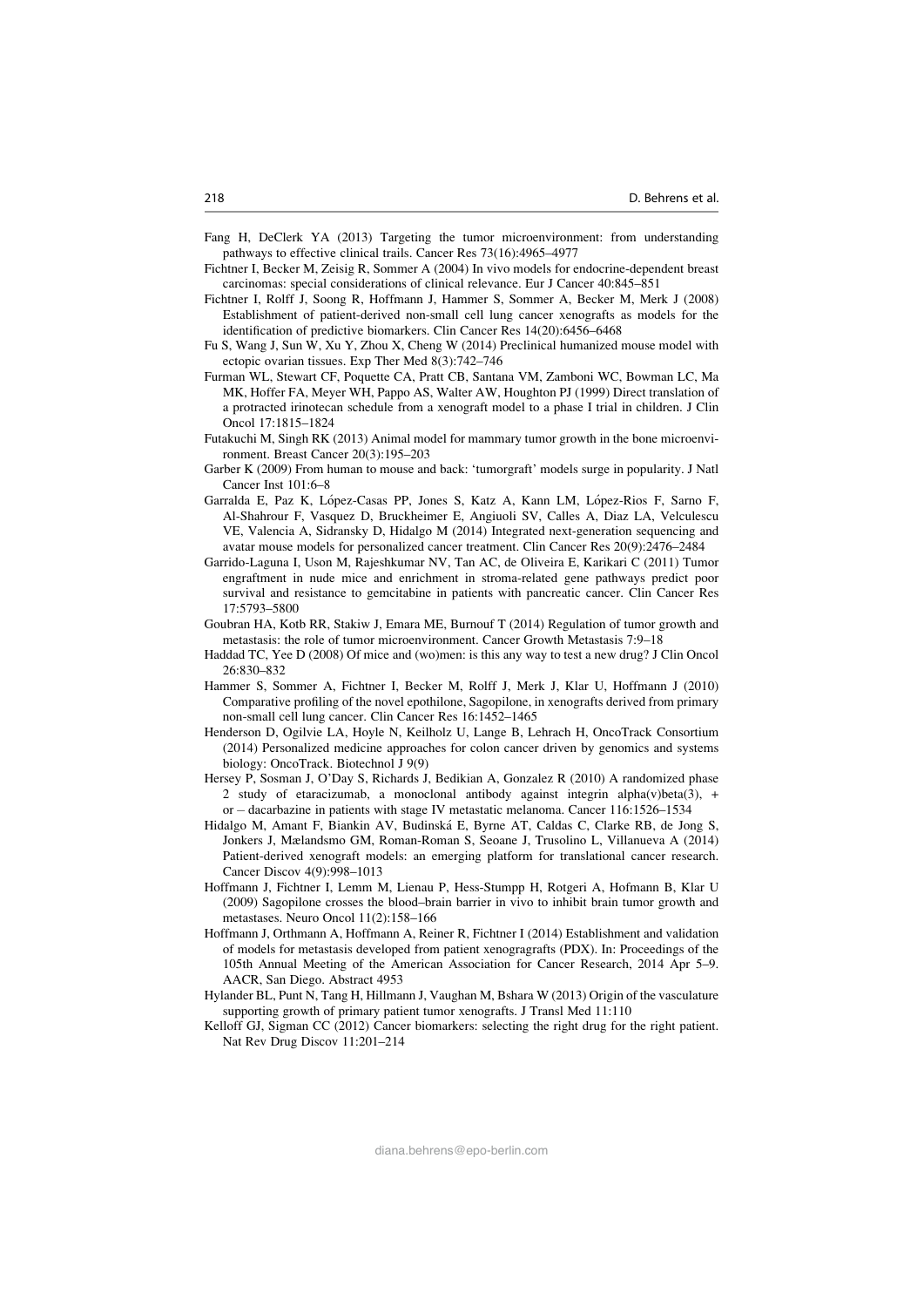- Lee H (2014) Genetically engineered mouse models for drug development and preclinical trials. Biomol Ther (Seoul) 22(4):267–274
- Lee TK, Na KS, Kim J, Jeong HJ (2014) Establishment of animal models with orthotopic hepatocellular carcinoma. Nucl Med Mol Imaging 48(3):173–179
- Lièvre A, Bachet JB, Le Corre D, Boige V, Landi B, Emile JF, Côté JF, Tomasic G, Penna C, Ducreux M, Rougier P, Penault-Llorca F, Laurent-Puig P (2006) KRAS mutation status is predictive of response to cetuximab therapy in colorectal cancer. Cancer Res 66(8):3992–3995
- Malaney P, Nicosia SV, Davé V (2014) One mouse, one patient paradigm: new avatars of personalized cancer therapy. Cancer Lett 344(1):1–12
- McCullough DJ, Nguyen LM, Siemann DW, Behnke BJ (2013) Effects of exercise training on tumor hypoxia and vascular function in the rodent preclinical orthotopic prostate cancer model. J Appl Physiol 115(12):1846–1854
- Monsma DJ, Monks NR, Cherba DM, Dylewski D, Eugster E, Jahn H, Srikanth S, Scott SB, Richardson PJ, Everts RE, Ishkin A, Nikolsky Y, Resau JH, Sigler R, Nickoloff BJ, Webb CP (2012) Genomic characterization of explant tumorgraft models derived from fresh patient tumor tissue. J Transl Med 10:125
- Morton CL, Houghton PJ (2007) Establishment of human tumor xenografts in immunodeficient mice. Nat Protoc 2(2):247–250
- Nevins JR, Huang ES, Dressman H, Pittman J, Huang AT, West M (2003) Towards integrated clinico-genomic models for personalized medicine: combining gene expression signatures and clinical factors in breast cancer outcomes prediction. Hum Mol Genet 12(Spec No 2):R153– R157
- Nwabo Kamdje AH, Muller JM, Lukong KE (2014) Signaling pathways in breast cancer: therapeutic targeting of the microenvironment. Cell Signal. doi:10.1016/j.cellsig.2014.07.034
- O'Day S, Pavlick A, Loquai C, Lawson D, Gutzmer R, Richards J (2011) A randomised, phase II study of intetumumab, an anti-alphav-integrin mAb, alone and with dacarbazine in stage IV melanoma. Br J Cancer 105:346–352
- Park SI, Kim SJ, McCauley LK, Gallick GE (2010) Pre-clinical mouse models of human prostate cancer and their utility in drug discovery. Curr Protoc Pharmacol Chapter 14:Unit 14.15. doi:10.1002/0471141755.ph1415s5
- Paulsson J, Ehnman M, Ostman A (2014) PDGF receptors in tumor biology: prognostic and predictive potential. Future Oncol 10(9):1695–1708
- Pechanska P, Becker M, Mayr T (2013) Mutation status of KRAS, BRAF, PIK3CA and expression level of AREG and EREG identify responders to cetuximab in a large panel of patient derived colorectal carcinoma xenografts of all four UICC stages. J Cancer Ther. doi:10.4236/jct.2013
- Perez-Soler R, Kemp B, Wu QP, Mao L, Gomez J, Zeleniuch-Jacquotte A, Yee H, Lee JS, Jagirdar J, Ling YH (2006) Response and determinants of sensitivity to paclitaxel in human non-small cell lung cancer tumors heterotransplanted in nude mice. Clin Cancer Res 6:4932–4938
- Peterson JK, Houghton PJ (2004) Integrating pharmacology and in vivo cancer models in preclinical and clinical drug development. Eur J Cancer 40:837–844
- Rappaport A, Johnson L (2014) Genetically engineered knock-in and conditional knock-in mouse models of cancer. Cold Spring Harb Protoc 2:2014(9)
- Reisfeld RA (2013) The tumor microenvironment: a target for combination therapy of breast cancer. Crit Rev Oncog 18(1–2):115–133
- Rivera M, Keil M, Boehnke K, Lange M, Schumacher D, Schäfer R, Regenbrecht CRA, Henderson D, Keilholz U, Kuehn A, El-Heliebi A, Hohensee T, Haybäck J, Reinhard C, Velasco JA, Lehrach H, Garin-Chesa P, Beran G, Hoffmann J (2014) Generation of drug response data from 57 new patient-derived colon cancer xenografts and 3D cell cultures for systematic correlation with tumor biology within the OncoTrack\* project. In: Proceedings of the 105th Annual Meeting of the American Association for Cancer Research, 2014 Apr 5–9. AACR, San Diego, CA. Abstract 2978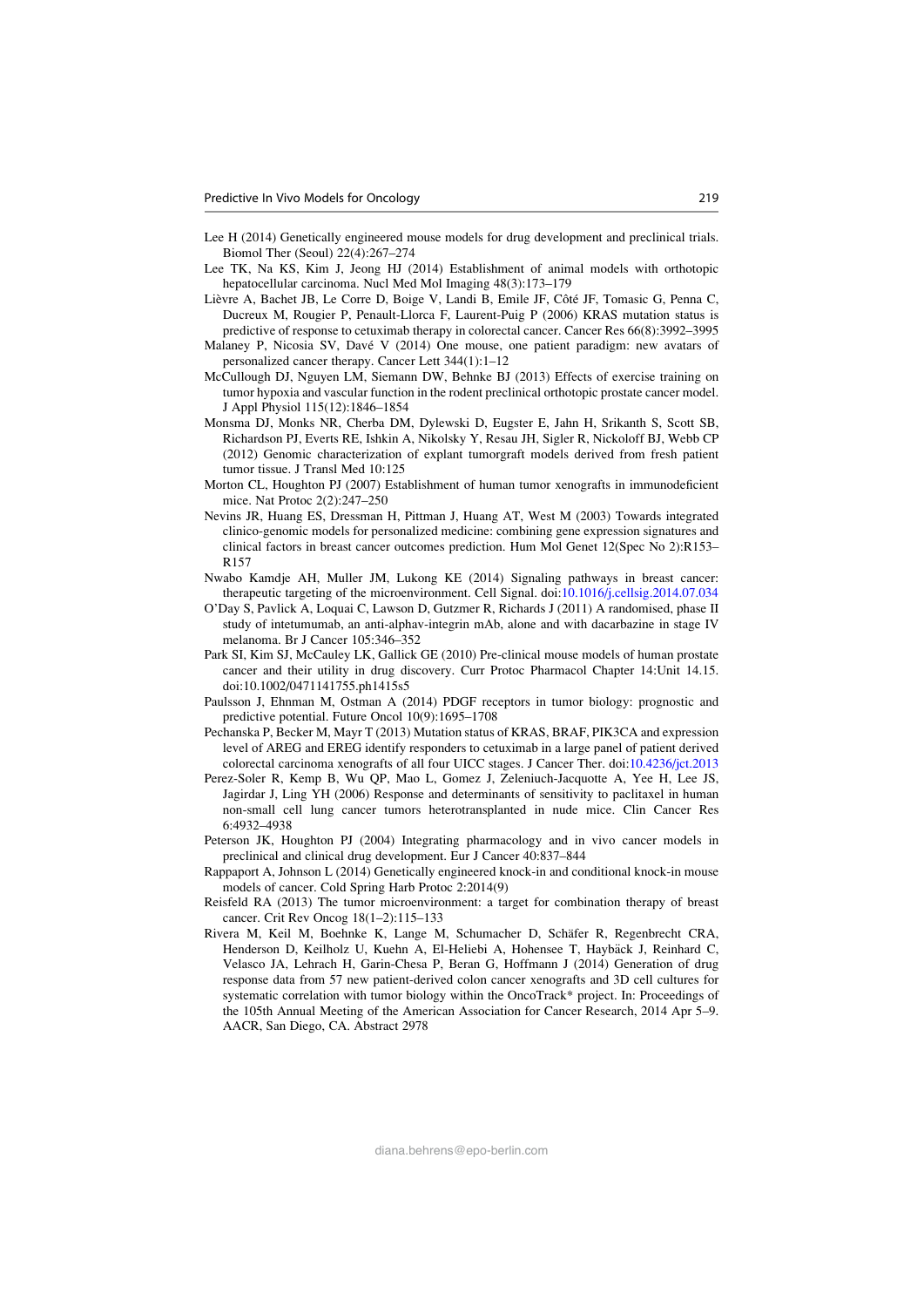- Rongvaux A, Willinger T, Martinek J, Strowig T, Gearty SV, Teichmann LL, Saito Y, Marches F, Halene S, Palucka AK, Manz MG, Flavell RA (2014) Development and function of human innate immune cells in a humanized mouse model. Nat Biotechnol 32(4):364–372
- Rossi ML, Rehman AA, Gondi CS (2014) Therapeutic options for the management of pancreatic cancer. World J Gastroenterol 20(32):11142–11159
- Rubio-Viqueira B, Jimeno A, Cusatis G, Zhang X, Iacobuzio-Donahue C, Karikari C (2006) An in vivo platform for translational drug development in pancreatic cancer. Clin Cancer Res 12:4652–4661
- Schlereth B, Fichtner I, Lorenczewski G, Kleindienst P, Brischwein K, da Silva A, Kufer P, Lutterbuese R, Junghahn I, Kasimir-Bauer S, Wimberger P, Kimmig R, Baeuerle PA (2005) Eradication of tumors from a human colon cancer cell line and from ovarian cancer metastases in immunodeficient mice by a single-chain Ep-CAM-/CD3-bispecific antibody construct. Cancer Res 65:2882–2889
- Schmieder R, Hoffmann J, Becker M, Bhargava A, Müller T, Kahmann N, Ellinghaus P, Adams R, Rosenthal A, Thierauch KH, Scholz A, Wilhelm SM, Zopf D (2014) Regorafenib (BAY 73–4506): antitumor and antimetastatic activities in preclinical models of colorectal cancer. Int J Cancer 135(6):1487–1496
- Scott CL, Becker MA, Haluska P, Samimi G (2013) Patient-derived xenograft models to improve targeted therapy in epithelial ovarian cancer treatment. Front Oncol 3(295):1–8
- Sebastiani V, Ricci F, Rubio-Viqueira B, Kulesza P, Yeo CJ, Hidalgo M (2006) Immunohistochemical and genetic evaluation of deoxycytidine kinase in pancreatic cancer: relationship to molecular mechanisms of gemcitabine resistance and survival. Clin Cancer Res 12:2492–2497
- Sharpless NE, Depinho RA (2006) The mighty mouse: genetically engineered mouse models in cancer drug development. Nat Rev Drug Discov 5:741–754
- Shull JD (2007) The rat oncogenome: comparative genetics and genomics of rat models of mammary carcinogenesis. Breast Dis 28:69–86
- Siolas D, Hannon GJ (2013) Patient-derived tumor xenografts: transforming clinical samples into mouse models. Cancer Res 73:5315–5319
- Slamon D, Pegram M (2001) Rationale for trastuzumab (Herceptin) in adjuvant breast cancer trials. Semin Oncol 28(1 Suppl 3):13–19
- Smith HW, Muller WJ (2013) Transgenic mouse models a seminal breakthrough in oncogene research. Cold Spring Harb Protoc 12:1099–1108
- Sommer A, Hoffmann J, Lichtner RB, Schneider MR, Parczyk K (2003) Studies on the development of resistance to the pure antiestrogen Faslodex in three human breast cancer cell lines. J Steroid Biochem Mol Biol 85(1):33–47
- Stromnes IM, Schmitt TM, Chapuis AG, Hingorani SR, Greenberg PD (2014) Re-adapting T cells for cancer therapy: from mouse models to clinical trials. Immunol Rev 257(1):145–164
- Strube A, Hoffmann J, Stepina E, Hauff P, Klar U, Käkönen SM (2009) Sagopilone inhibits breast cancer bone metastasis and bone destruction due to simultaneous inhibition of both tumor growth and bone resorption. Clin Cancer Res 15(11):3751–3759
- Thibaudeau L, Taubenberger AV, Holzapfel BM, Quent VM, Fuehrmann T, Hesami P, Brown TD, Dalton PD, Power CA, Hollier BG, Hutmacher DW (2014) A tissue-engineered humanized xenograft model of human breast cancer metastasis to bone. Dis Model Mech 7(2):299–309
- Tran PH, Tran TT, Lee BJ (2014) Biodistribution and pharmacokinetics in rats and antitumor effect in various types of tumor-bearing mice of novel self-assembled gelatin-oleic acid nanoparticles containing paclitaxel. J Biomed Nanotechnol 10(1):154–165
- Tschida BR, Largaespada DA, Keng VW (2014) Mouse models of cancer: sleeping beauty transposons for insertional mutagenesis screens and reverse genetic studies. Semin Cell Dev Biol 27:86–95
- Von Hoff DD, Ervin T, Arena FP, Chiorean EG, Infante J, Moore M (2013) Increased survival in pancreatic cancer with nab-paclitaxel plus gemcitabine. N Engl J Med 369:1691–1703
- Wang T, Liu G, Wang R (2014) The intercellular metabolic interplay between tumor and immune cells. Front Immunol 5:358